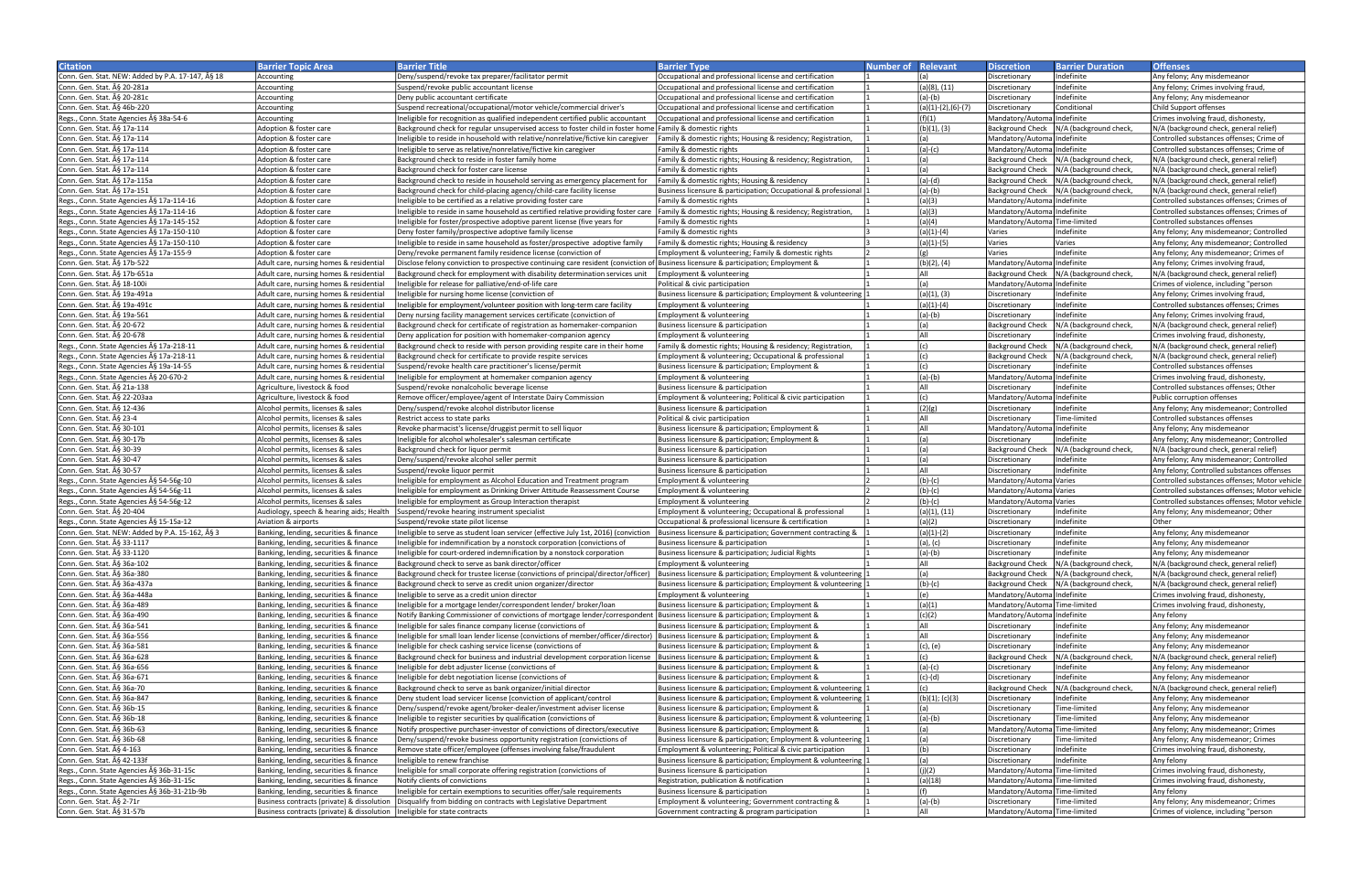| Conn. Gen. Stat. § 31-57c                  |                                                                                      | Business contracts (private) & dissolution   Disqualify from bidding on/applying for/participating in Commissioner of                         | Business licensure & participation; Employment &              | (c)               | Discretionary                 | Time-limited                              | Crimes involving fraud, dishonesty,          |
|--------------------------------------------|--------------------------------------------------------------------------------------|-----------------------------------------------------------------------------------------------------------------------------------------------|---------------------------------------------------------------|-------------------|-------------------------------|-------------------------------------------|----------------------------------------------|
|                                            |                                                                                      |                                                                                                                                               |                                                               | (c)               |                               |                                           |                                              |
| Conn. Gen. Stat. § 31-57d                  | Business contracts (private) & dissolution                                           | Disqualify from bidding on/applying for/participating in Commissioner of                                                                      | Business licensure & participation: Employment &              |                   | Discretionary                 | Time-limited                              | Crimes involving fraud, dishonesty           |
| Conn. Gen. Stat. A§ 32-765                 | Business contracts (private) & dissolution                                           | Ineligible for a brownfield development loan (convictions of                                                                                  | Business licensure & participation; Employment &              | $(a)-(b)$         | Mandatory/Automa Indefinite   |                                           | Other                                        |
| Conn. Gen. Stat. § 33-771                  | Business contracts (private) & dissolution                                           | Ineligible for indemnification by a business corporation (convictions of                                                                      | <b>Business licensure &amp; participation</b>                 | (a), (c)          | Discretionary                 | Indefinite                                | Any felony; Any misdemeanor                  |
| Conn. Gen. Stat. § 33-774                  | Business contracts (private) & dissolution                                           | Ineligible for court-ordered indemnification by a business corporation                                                                        | Business licensure & participation; Judicial Rights           | (a)-(b)           | Discretionary                 | Indefinite                                | Any felony; Any misdemeanor                  |
|                                            |                                                                                      |                                                                                                                                               |                                                               |                   |                               |                                           |                                              |
| Conn. Gen. Stat. § 4-257                   | Business contracts (private) & dissolution                                           | Ineligible for prequalification to enter public-private partnerships (conviction of  Business licensure & participation; Employment &         |                                                               | (b)(4)            | Mandatory/Automa Indefinite   |                                           | Crimes involving fraud, dishonesty,          |
| Conn. Gen. Stat. § 42-133l                 | Business contracts (private) & dissolution                                           | Limit notice period required to terminate/cancel/refuse to renew franchise                                                                    | Business licensure & participation: Employment & volunteering | (a)               | Discretionary                 | Indefinite                                | Any felony                                   |
| Conn. Gen. Stat. § 4a-52a                  | Business contracts (private) & dissolution                                           | Disqualify from bidding on contracts with state system of higher education                                                                    | Employment & volunteering; Government contracting &           | $(b)-(d)$         | Discretionary                 | Time-limited                              | Any felony; Any misdemeanor; Crimes          |
|                                            |                                                                                      |                                                                                                                                               |                                                               |                   |                               |                                           |                                              |
| Conn. Gen. Stat. § 4a-63                   | Business contracts (private) & dissolution                                           | Disqualify from bidding on contracts with Department of Administrative                                                                        | Employment & volunteering; Government contracting &           | $(a)-(c)$         | Discretionary                 | Time-limited                              | Any felony; Any misdemeanor; Crimes          |
| Conn. Gen. Stat. § 4e-34                   | Business contracts (private) & dissolution                                           | Disqualify from contracting with state (discretionary/permanent) (conviction of  Employment & volunteering; Government contracting &          |                                                               | $(a)-(c)$         | Discretionary                 | Indefinite                                | Any felony; Any misdemeanor; Crimes          |
| Conn. Gen. Stat. § 7-148w                  | Business contracts (private) & dissolution                                           | Disqualify from contracting with municipality                                                                                                 | Employment & volunteering; Government contracting &           | $(b)-(c)$         | Discretionary                 | Indefinite                                | Any felony; Any misdemeanor; Crimes          |
|                                            |                                                                                      |                                                                                                                                               |                                                               |                   |                               |                                           |                                              |
| Regs., Conn. State Agencies § 13a-165-12   | Business contracts (private) & dissolution                                           | Revoke certification as Disadvantaged Business Enterprise                                                                                     | Government contracting & program participation                |                   | Discretionary                 | Indefinite                                | Any felony; Any misdemeanor; Public          |
| Regs., Conn. State Agencies § 32-176-5     | Business contracts (private) & dissolution                                           | Terminate small business innovation research assistance grants                                                                                | Government loans & grants                                     | (d)(3)            | Mandatory/Automa Indefinite   |                                           | Any felony                                   |
| Conn. Gen. Stat. § 19a-423                 | Child care providers & youth programs                                                | Suspend/revoke youth camp license                                                                                                             | Business licensure & participation                            | $(a)-(e)$         | Discretionary                 | Indefinite                                | Crime of moral turpitude; Crimes involving   |
|                                            |                                                                                      |                                                                                                                                               |                                                               |                   |                               |                                           |                                              |
| Conn. Gen. Stat. § 19a-80                  | Child care providers & youth programs                                                | Background check for employment with licensed child day care center/group                                                                     | Employment & volunteering                                     | (c)               | <b>Background Check</b>       | Indefinite                                | N/A (background check, general relief)       |
| Conn. Gen. Stat. ħ 19a-87a                 | Child care providers & youth programs                                                | Deny/suspend/revoke license to operate child day care center/group day care                                                                   | Business licensure & participation; Employment & volunteering | $(a)-(b)$         | Discretionary                 | Indefinite                                | Any felony; Any misdemeanor; Crimes of       |
| Conn. Gen. Stat. § 19a-87b                 | Child care providers & youth programs                                                | neligible for employment with family day care home                                                                                            | Employment & volunteering                                     | (c)               | <b>Background Check</b>       | N/A (background check,                    | N/A (background check, general relief)       |
|                                            |                                                                                      |                                                                                                                                               |                                                               |                   |                               |                                           |                                              |
| Regs., Conn. State Agencies § 17a-11-8     | Child care providers & youth programs                                                | neligible for voluntary services program serving children/youths requiring                                                                    | Government benefits                                           | (d)               | Discretionary                 | Indefinite                                | Any felony; Any misdemeanor                  |
| Regs., Conn. State Agencies § 17a-150-71   | Child care providers & youth programs                                                | neligible for employment/volunteer position with child placing agency                                                                         | Employment & volunteering; Political & civic participation    | (b)-(d)           | Varies                        | Indefinite                                | Any felony; Any misdemeanor; Controlled      |
| Regs., Conn. State Agencies § 19-13-B27a   | Child care providers & youth programs                                                | Ineligible for position as camp director of youth camp                                                                                        | Employment & volunteering                                     | (n)               | Mandatory/Automa Indefinite   |                                           | Crime of moral turpitude; Crimes involving   |
|                                            |                                                                                      |                                                                                                                                               |                                                               |                   |                               |                                           |                                              |
| Regs., Conn. State Agencies § 19a-79-4a    | Child care providers & youth programs                                                | Background check for position at child day care center/group day care home                                                                    | Employment & volunteering                                     | (b)(1), (3)       |                               | Background Check   N/A (background check, | N/A (background check, general relief)       |
| Regs., Conn. State Agencies § 19a-87b-5    | Child care providers & youth programs                                                | Background check for family day care registration                                                                                             | Business licensure & participation; Employment &              | (b)               |                               | Background Check   N/A (background check, | N/A (background check, general relief)       |
| Regs., Conn. State Agencies § 19a-87b-6    | Child care providers & youth programs                                                | Background check to register as family day care provider (convictions of                                                                      | Business licensure & participation; Employment &              | $(e)-(f)$         |                               | Background Check   N/A (background check, | N/A (background check, general relief)       |
|                                            |                                                                                      |                                                                                                                                               |                                                               |                   |                               |                                           |                                              |
| Regs., Conn. State Agencies § 19a-87b-7    | Child care providers & youth programs                                                | Ineligible to reside in home operating family day care                                                                                        | Family & domestic rights; Housing & residency; Registration,  | $(b)(1)-(6)$      | Mandatory/Automa Indefinite   |                                           | Any felony; Any misdemeanor; Controlled      |
| Regs., Conn. State Agencies § 19a-87b-8    | Child care providers & youth programs                                                | Deny position as emergency caregiver                                                                                                          | Employment & volunteering                                     | (c)(3)            | Discretionary                 | Indefinite                                | Any felony; Any misdemeanor                  |
| Conn. Gen. Stat. § 17a-101g                |                                                                                      | Child custody, visitation & parental rights   Background check on child abuse and neglect registry                                            | Registration, publication & notification                      | $(a)-(c)$         | <b>Background Check</b>       | N/A (background check,                    | N/A (background check, general relief)       |
|                                            |                                                                                      |                                                                                                                                               |                                                               |                   |                               |                                           |                                              |
| Conn. Gen. Stat. § 17a-111b                |                                                                                      | Child custody, visitation & parental rights   Determine that parent/child reunification efforts are not required                              | Family & domestic rights                                      | $(a)-(b)$         | Discretionary                 | Indefinite                                | Sex offenses                                 |
| Conn. Gen. Stat. § 17a-112                 | Child custody, visitation & parental rights                                          | Terminate parental rights                                                                                                                     | Family & domestic rights; Judicial Rights                     | (a), (j)          | Discretionary                 | Indefinite                                | Sex offenses                                 |
| Conn. Gen. Stat. § 45a-717                 | Child custody, visitation & parental rights Terminate parental rights                |                                                                                                                                               | Family & domestic rights                                      | (g)               | Discretionary                 | Indefinite                                | Sex offenses                                 |
|                                            |                                                                                      |                                                                                                                                               |                                                               |                   |                               |                                           |                                              |
| Conn. Gen. Stat. § 46b-59b                 | Child custody, visitation & parental rights   Ineligible for child visitation rights |                                                                                                                                               | Family & domestic rights                                      | All               | Mandatory/Automa Indefinite   |                                           | Crimes of violence, including "person        |
| Conn. Gen. Stat. § 4a-100                  |                                                                                      | Child custody, visitation & parental rights   Ineligible for prequalification certificate to contract with Department of                      | Employment & volunteering; Government contracting &           | (a), (i)          | Mandatory/Automa Varies       |                                           | Any felony; Any misdemeanor; Crimes          |
|                                            |                                                                                      |                                                                                                                                               |                                                               |                   |                               | Indefinite                                |                                              |
| Regs., Conn. State Agencies § 17a-145-152  |                                                                                      | Child custody, visitation & parental rights   Deny foster/prospective adoptive parent license                                                 | Family & domestic rights                                      | $(a)(1)-(3), (5)$ | Varies                        |                                           | Any felony; Any misdemeanor; Controlled      |
| Regs., Conn. State Agencies § 17a-145-152  |                                                                                      | Child custody, visitation & parental rights  Ineligible to reside in same household as foster/prospective adoptive parent                     | Family & domestic rights; Housing & residency; Registration,  | (a)(1)-(5)        | Varies                        | Indefinite                                | Any felony; Any misdemeanor; Controlled      |
| Regs., Conn. State Agencies § 17b-179b-3a  |                                                                                      | Child custody, visitation & parental rights  Ineligible for arrearage adjustment program (Parenthood Program) (permanent  Government benefits |                                                               | (a)(4)            | Mandatory/Automa Indefinite   |                                           | Crimes of violence, including "person        |
|                                            |                                                                                      |                                                                                                                                               |                                                               | -5                |                               |                                           |                                              |
| Regs., Conn. State Agencies § 17a-581-30   | Civil commitment                                                                     | Background check to Impose/continue civil commitment                                                                                          | Registration, publication & notification                      |                   | <b>Background Check</b>       | N/A (background check,                    | N/A (background check, general relief)       |
| Conn. Gen. Stat. § 21-80                   | Civil litigation & administrative                                                    | Maintain a summary process action against mobile manufactured home                                                                            | Judicial Rights                                               | (a)(1)            | Discretionary                 | Indefinite                                | Any felony; Any misdemeanor                  |
|                                            |                                                                                      |                                                                                                                                               |                                                               |                   |                               |                                           |                                              |
|                                            |                                                                                      |                                                                                                                                               |                                                               |                   |                               |                                           |                                              |
| Conn. Gen. Stat. § 45a-99                  | Civil litigation & administrative                                                    | Ineligible for name change                                                                                                                    | Family & domestic rights                                      | (a)               | Mandatory/AutomalIndefinite   |                                           | Sex offenses; Weapons offenses               |
| Conn. Gen. Stat. § 52-11                   | Civil litigation & administrative                                                    | Notify Commissioner of Emergency Services and Public Protection of name                                                                       | Family & domestic rights; Registration, publication &         | (a)               | Mandatory/Automa Indefinite   |                                           | Crimes of violence, including "person        |
| Conn. Gen. Stat. § 9-172                   | Civil rights & voting                                                                | Ineligible to vote at state elections                                                                                                         | Political & civic participation                               | All               | Mandatory/AutomalIndefinite   |                                           | Any felony                                   |
|                                            |                                                                                      |                                                                                                                                               |                                                               |                   |                               |                                           |                                              |
| Conn. Gen. Stat. § 25-32                   | Conservation, environmental sciences &                                               | Suspend/revoke water treatment certification (convictions of certified                                                                        | Employment & volunteering; Occupational & professional        | (n)(2)            | Discretionary                 | Indefinite                                | Any felony                                   |
| Regs., Conn. State Agencies § 16a-41(b)-13 | Conservation, environmental sciences &                                               | Suspend vendor participation in energy assistance program                                                                                     | Government contracting & program participation                | All               | Discretionary                 | Indefinite                                | Crimes involving fraud, dishonesty,          |
| Regs., Conn. State Agencies § 16a-41-41    | Conservation, environmental sciences &                                               | Deny participation in weatherization assistance program (five years for                                                                       | Government contracting & program participation                | (c)(iv)-(v)       | Discretionary                 | Time-limited                              | Crimes involving fraud, dishonesty           |
|                                            |                                                                                      |                                                                                                                                               |                                                               |                   |                               |                                           |                                              |
| Regs., Conn. State Agencies § 16a-41-41    | Conservation, environmental sciences &                                               | Deny participation in weatherization assistance program (two years for                                                                        | Government benefits                                           | (c)(iv)-(v)       | Discretionary                 | Time-limited                              | Crimes involving fraud, dishonesty           |
| Regs., Conn. State Agencies § 22a-133v-2   | Conservation, environmental sciences &                                               | neligible for environmental professional license                                                                                              | Employment & volunteering; Occupational & professional        | (d)               | Discretionary                 | Indefinite                                | Any felony                                   |
| Regs., Conn. State Agencies § 22a-133v-4   | Conservation, environmental sciences &                                               | Denv/suspend/revoke environmental professional license                                                                                        | Employment & volunteering; Occupational & professional        | $(b)(1)-(2)$      | Discretionary                 | Indefinite                                | Any felony                                   |
|                                            |                                                                                      |                                                                                                                                               |                                                               |                   |                               |                                           |                                              |
| Regs., Conn. State Agencies § 22a-354i-8   | Conservation, environmental sciences &                                               | neligible for permit to add regulated activity to a facility where a registered                                                               | Business licensure & participation                            | $(a)-(b)$         | Mandatory/Automa Time-limited |                                           | Other                                        |
| Conn. Gen. Stat. § 20-294                  | Construction, improvement & repair                                                   | Suspend/revoke architect license/certificate                                                                                                  | Business licensure & participation; Employment &              | All               | Discretionary                 | Varies                                    | Any felony; Crimes involving fraud,          |
| Conn. Gen. Stat. § 20-334                  | Construction, improvement & repair                                                   | Suspend/revoke various trade licenses                                                                                                         | Employment & volunteering; Occupational & professional        |                   | Discretionary                 | Indefinite                                | Any felony; Other                            |
|                                            |                                                                                      |                                                                                                                                               |                                                               |                   |                               |                                           |                                              |
| Conn. Gen. Stat. § 20-341gg                | Construction, improvement & repair                                                   | Suspend/revoke registration as a major contractor (conviction of                                                                              | Business licensure & participation                            | $(a)-(b)$         | J Discretionary               | Indefinite                                | Any felony; Any misdemeanor; Crimes          |
| Conn. Gen. Stat. A§ 20-363                 | Construction, improvement & repair                                                   | Deny/suspend/revoke sanitarian license                                                                                                        | Business licensure & participation; Employment &              | All               | Discretionary                 | Indefinite                                | Any felony                                   |
| Conn. Gen. Stat. § 20-373                  | Construction, improvement & repair                                                   | Suspend/revoke landscape architect license                                                                                                    | Employment & volunteering; Occupational & professional        | All               | Discretionary                 | Indefinite                                | Crimes involving fraud, dishonesty,          |
| Conn. Gen. Stat. § 20-456                  | Construction, improvement & repair                                                   | Deny/suspend/revoke community association manager certificate of                                                                              | Employment & volunteering; Occupational & professional        | $(a)-(b)$         | Discretionary                 | Indefinite                                | Crimes involving fraud, dishonesty,          |
|                                            |                                                                                      |                                                                                                                                               |                                                               |                   |                               |                                           |                                              |
| Conn. Gen. Stat. A§ 20-481                 | Construction, improvement & repair                                                   | Suspend/revoke lead abatement consultants/contractors/workers license                                                                         | Employment & volunteering; Occupational & professional        | All               | Discretionary                 | Indefinite                                | Any felony                                   |
| Regs., Conn. State Agencies § 20-341gg-7   | Construction, improvement & repair                                                   | Suspend/revoke general contractor license                                                                                                     | Business licensure & participation; Employment &              | (a)(3)            | Discretionary                 | Indefinite                                | Any felony                                   |
| Conn. Gen. Stat. A§ 20-257                 | Cosmetology, barbering, electrology,                                                 | Forfeit hairdresser/cosmetician license (mandatory for allowing use of license                                                                | Employment & volunteering; Occupational & professional        | All               | Mandatory/Automa Indefinite   |                                           | Other                                        |
|                                            |                                                                                      |                                                                                                                                               |                                                               |                   |                               |                                           |                                              |
| Conn. Gen. Stat. § 20-263                  | Cosmetology, barbering, electrology,                                                 | Suspend/revoke hairdresser/cosmetician license                                                                                                | Employment & volunteering; Occupational & professional        | All               | Discretionary                 | Indefinite                                | Other                                        |
| Conn. Gen. Stat. § 20-270                  | Cosmetology, barbering, electrology,                                                 | Deny/suspend/revoke electrologist license                                                                                                     | Employment & volunteering; Occupational & professional        | All               | Discretionary                 | Indefinite                                | Any felony; Any misdemeanor                  |
| Conn. Gen. Stat. § 20-271                  | Cosmetology, barbering, electrology,                                                 | Suspend/revoke electrologist license                                                                                                          | Employment & volunteering; Occupational & professional        | All               | Discretionary                 | Indefinite                                | Any felony; Any misdemeanor; Other           |
|                                            |                                                                                      |                                                                                                                                               |                                                               |                   |                               |                                           |                                              |
| Conn. Gen. Stat. § 20-656                  | Court personnel, general legal services &                                            | Suspend/revoke shorthand reporter license                                                                                                     | Employment & volunteering; Occupational & professional        | $(a)-(b)$         | Discretionary                 | Indefinite                                | Any felony                                   |
| Conn. Gen. Stat. § 29-145                  | Court personnel, general legal services &                                            | Ineligible for professional bondsman license                                                                                                  | Employment & volunteering; Occupational & professional        | All               | Mandatory/Automa Indefinite   |                                           | Any felony                                   |
| Conn. Gen. Stat. § 29-147                  | Court personnel, general legal services &                                            | Suspend/revoke professional bondsmen license                                                                                                  | Employment & volunteering; Occupational & professional        | All               | Discretionary                 | Indefinite                                | Any felony                                   |
|                                            |                                                                                      |                                                                                                                                               |                                                               |                   |                               |                                           |                                              |
| Conn. Gen. Stat. § 29-152f                 | Court personnel, general legal services &                                            | Ineligible for bail enforcement agent license                                                                                                 | Employment & volunteering; Occupational & professional        | All               | Mandatory/Automa Indefinite   |                                           | Any felony; Controlled substances offenses;  |
| Conn. Gen. Stat. § 29-152i                 | Court personnel, general legal services &                                            | Deny/suspend/revoke bail enforcement agent license/firearms permit                                                                            | Employment & volunteering; Occupational & professional        | All               | Discretionary                 | Indefinite                                | Any felony; Controlled substances offenses;  |
| Conn. Gen. Stat. § 3-94b                   | Court personnel, general legal services &                                            | Deny application for appointment as notary public                                                                                             | Employment & volunteering; Political & civic participation    | (c)(1)            | Discretionary                 | Indefinite                                | Any felony; Crime of moral turpitude; Crimes |
|                                            |                                                                                      |                                                                                                                                               |                                                               |                   |                               |                                           |                                              |
| Conn. Gen. Stat. A§ 38a-660                | Court personnel, general legal services &                                            | Ineligible to serve as a surety bail bond agent                                                                                               | Employment & volunteering; Occupational & professional        | (a)(3)            | Mandatory/Automa Indefinite   |                                           | Any felony; Controlled substances offenses;  |
| Conn. Gen. Stat. ħ 51-286n                 | Court personnel, general legal services &                                            | Suspend/revoke Department of Public Health license                                                                                            | Business licensure & participation; Employment &              | $(a)-(c)$         | Mandatory/Automa Indefinite   |                                           | Crimes of violence, including "person        |
| Regs., Conn. State Agencies A§ 20-654-3    | Court personnel, general legal services &                                            | Ineligible for shorthand report license                                                                                                       | Employment & volunteering; Occupational & professional        | -8                | Mandatory/Automa Indefinite   |                                           | Any felony                                   |
|                                            |                                                                                      |                                                                                                                                               |                                                               | (a)               |                               |                                           |                                              |
| Regs., Conn. State Agencies § 29-1520-3    | Court personnel, general legal services &                                            | Ineligible for bail enforcement agent license                                                                                                 | Employment & volunteering; Occupational & professional        |                   | Mandatory/Automa Indefinite   |                                           | Any felony; Crime of moral turpitude; Crimes |
| Regs., Conn. State Agencies § 29-152o-8    | Court personnel, general legal services &                                            | Suspend/revoke bail enforcement agent license                                                                                                 | Employment & volunteering; Occupational & professional        | (a)(5)            | Discretionary                 | Indefinite                                | Any felony; Crime of moral turpitude; Crimes |
| Regs., Conn. State Agencies § 38a-660-6    | Court personnel, general legal services &                                            | Deny/suspend/revoke surety bail bond agent license                                                                                            | Employment & volunteering; Occupational & professional        | (a)-(b)           | Mandatory/Automa Indefinite   |                                           | Any felony; Controlled substances offenses;  |
|                                            |                                                                                      |                                                                                                                                               |                                                               |                   |                               |                                           |                                              |
| Conn. Gen. Stat. § 36a-801                 | Credit, debt services, bankruptcy &                                                  | Ineligible for consumer collection agency license (convictions of                                                                             | Business licensure & participation; Employment &              | (b)(1)            | Discretionary                 | Indefinite                                | Any felony; Any misdemeanor                  |
| Conn. Gen. Stat. § 52-362d                 | Credit, debt services, bankruptcy &                                                  | Notify consumer credit reporting agency of information regarding overdue                                                                      | Registration, publication & notification                      | (b)               | Mandatory/Automa Indefinite   |                                           | Child Support offenses                       |
| Conn. Gen. Stat. § 20-114                  | Dentistry; Health care                                                               | Suspend/revoke dentistry license (conviction of employer/employee)                                                                            | Employment & volunteering; Occupational & professional        | (a)               | Discretionary                 | Indefinite                                | Any felony; Any misdemeanor; Other           |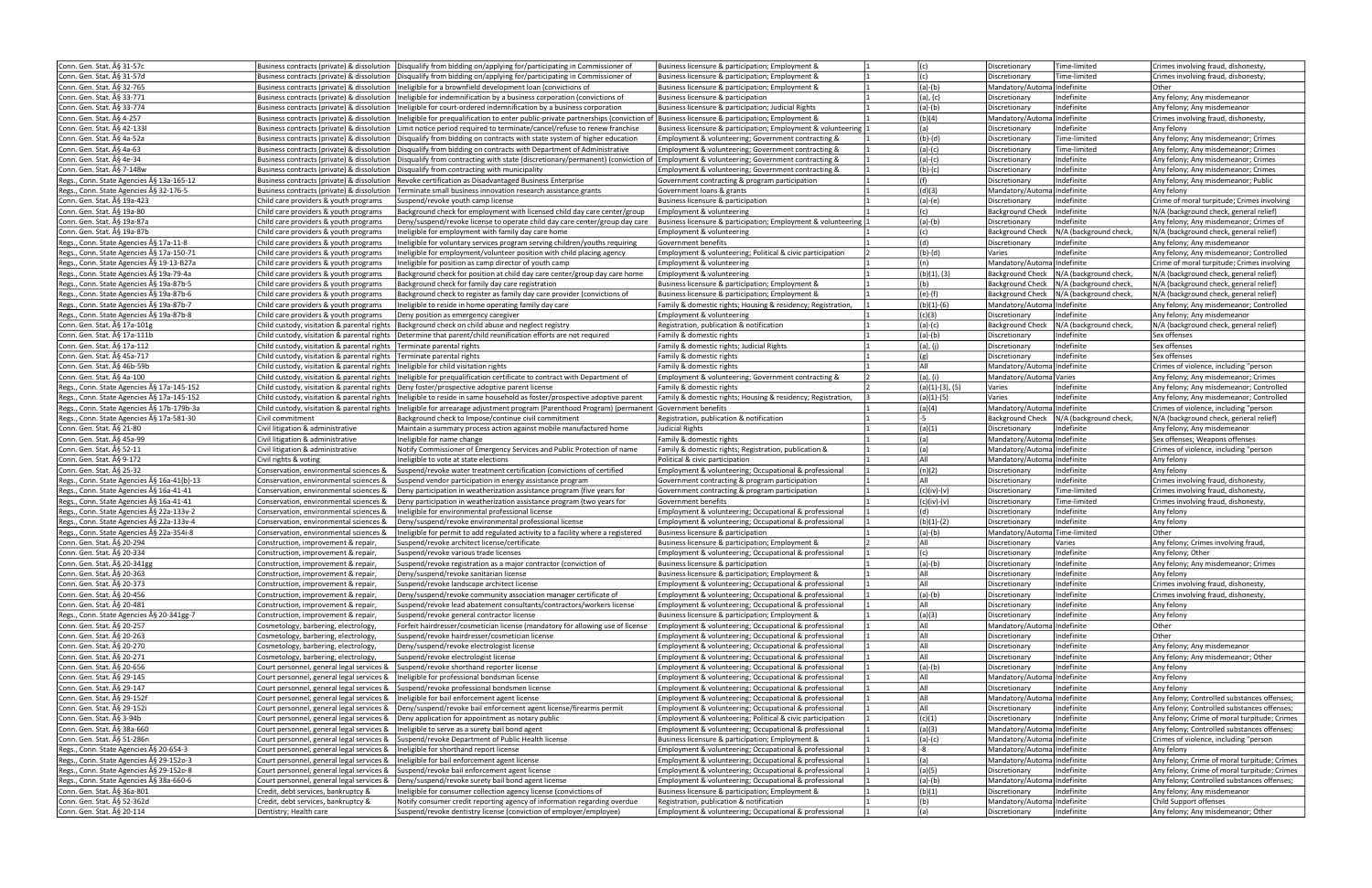| Conn. Gen. Stat. § 20-1260                                          | Dentistry; Health care                                                             | Suspend/revoke dental hygienist's license                                                                                                                                      | Employment & volunteering; Occupational & professional                                                           | (a)                 | Indefinite<br>Discretionary                                  | Other                                                  |
|---------------------------------------------------------------------|------------------------------------------------------------------------------------|--------------------------------------------------------------------------------------------------------------------------------------------------------------------------------|------------------------------------------------------------------------------------------------------------------|---------------------|--------------------------------------------------------------|--------------------------------------------------------|
| Conn. Gen. Stat. § 20-206s                                          | Dieticians & nutritionists; Health care                                            | Suspend/revoke dietitian-nutritionist license                                                                                                                                  | Employment & volunteering; Occupational & professional                                                           | All                 | Indefinite<br>Discretionary                                  | Any felony; Other                                      |
| Conn. Gen. Stat. § 22-342                                           | Domestic animals                                                                   | lSuspend/revoke kennel license                                                                                                                                                 | Business licensure & participation                                                                               | $(b)-(c)$           | Mandatory/AutomalIndefinite                                  | Other                                                  |
|                                                                     |                                                                                    |                                                                                                                                                                                |                                                                                                                  |                     |                                                              |                                                        |
| Conn. Gen. Stat. § 13b-102                                          |                                                                                    | Driving & noncommercial motor vehicles   Background check for Federal Highway Administration authorization to operate   Employment & volunteering; Occupational & professional |                                                                                                                  | (b)                 | <b>Background Check</b><br>N/A (background check,            | N/A (background check, general relief)                 |
| Conn. Gen. Stat. § 14-111                                           |                                                                                    | Driving & noncommercial motor vehicles Suspend driver's license (30 days to 1 year for listed motor vehicle offense)                                                           | Motor vehicle licensure (non-commercial)                                                                         | $(b)(1)-(4)$        | Mandatory/Automa Time-limited                                | Motor vehicle offenses                                 |
| Conn. Gen. Stat. § 14-111b                                          | Driving & noncommercial motor vehicles Suspend driver's license (speeding)         |                                                                                                                                                                                | Motor vehicle licensure (non-commercial)                                                                         | $(a)-(c)$           | Mandatory/Automa Time-limited                                | Motor vehicle offenses                                 |
| Conn. Gen. Stat. § 14-111e                                          | Driving & noncommercial motor vehicles Suspend driver's license                    |                                                                                                                                                                                | Motor vehicle licensure (non-commercial)                                                                         | $(a)(1)-(3)$        | Mandatory/Automa Varies                                      | Controlled substances offenses; Crimes                 |
| Conn. Gen. Stat. § 14-111g                                          |                                                                                    | Driving & noncommercial motor vehicles  Background check for employment as instructor of motor vehicle operator's                                                              | Employment & volunteering; Occupational & professional                                                           | (b)                 | Background Check   N/A (background check,                    | N/A (background check, general relief)                 |
| Conn. Gen. Stat. § 14-111g                                          | Driving & noncommercial motor vehicles                                             | Suspend driver's license (moving violations)                                                                                                                                   | Motor vehicle licensure (non-commercial)                                                                         | (c)                 | Mandatory/Automa Time-limited                                | Motor vehicle offenses                                 |
| Conn. Gen. Stat. § 14-111g                                          |                                                                                    | Driving & noncommercial motor vehicles   Require attendance at motor vehicle operator's retraining program                                                                     | Motor vehicle licensure (non-commercial)                                                                         | (a)                 | Indefinite<br>Discretionary                                  | Motor vehicle offenses                                 |
|                                                                     |                                                                                    |                                                                                                                                                                                |                                                                                                                  |                     |                                                              |                                                        |
| Conn. Gen. Stat. § 14-111k                                          | Driving & noncommercial motor vehicles                                             | Ineligible for driver's license/identification card (applicants in other member                                                                                                | Motor vehicle licensure (non-commercial)                                                                         | (a)                 | Mandatory/Automa Indefinite                                  | Motor vehicle offenses                                 |
| Conn. Gen. Stat. § 14-111                                           | Driving & noncommercial motor vehicles                                             | Publish driving records to licensing authority                                                                                                                                 | Motor vehicle licensure (non-commercial); Registration,                                                          | (d)                 | Mandatory/Automa Indefinite                                  | Motor vehicle offenses                                 |
| Conn. Gen. Stat. § 14-111n                                          | Driving & noncommercial motor vehicles                                             | Suspend driver's license (convictions in other compact member jurisdictions)                                                                                                   | Motor vehicle licensure (non-commercial)                                                                         | (a)                 | Mandatory/AutomalIndefinite                                  | Controlled substances offenses; Crimes of              |
| Conn. Gen. Stat. § 14-111o                                          | Driving & noncommercial motor vehicles                                             | Notify Commissioner of Motor Vehicles of convictions                                                                                                                           | Motor vehicle licensure (non-commercial); Registration,                                                          | (a)                 | Mandatory/AutomalIndefinite                                  | Any felony; Any misdemeanor                            |
| Conn. Gen. Stat. A§ 14-112                                          | Driving & noncommercial motor vehicles                                             | Require proof of financial responsibility for motor vehicle operator's                                                                                                         | Business licensure & participation: Motor vehicle licensure                                                      | (i)                 | Mandatory/AutomalIndefinite                                  | Motor vehicle offenses                                 |
| Conn. Gen. Stat. § 14-137a                                          | Driving & noncommercial motor vehicles                                             | Assess points to driver's license                                                                                                                                              | Motor vehicle licensure (non-commercial)                                                                         | laii                | Mandatory/Automa Indefinite                                  | Motor vehicle offenses                                 |
|                                                                     |                                                                                    |                                                                                                                                                                                |                                                                                                                  | All                 |                                                              |                                                        |
| Conn. Gen. Stat. § 14-141                                           | Driving & noncommercial motor vehicles                                             | Notify Commissioner of Motor Vehicles of convictions relating to                                                                                                               | Motor vehicle licensure (non-commercial); Registration,                                                          |                     | Mandatory/AutomalIndefinite                                  | Motor vehicle offenses                                 |
| Conn. Gen. Stat. ħ 14-163c                                          | Driving & noncommercial motor vehicles                                             | Impose civil penalty for failure to meet safety regulations of motor vehicle                                                                                                   | Civil fines, liability, forfeiture & property rights                                                             | (a)                 | Indefinite<br>Discretionary                                  | Motor vehicle offenses                                 |
| Conn. Gen. Stat. § 14-199                                           | Driving & noncommercial motor vehicles                                             | Impeach credibility of defendant with certain motor vehicle offense convictions Judicial Rights                                                                                |                                                                                                                  | All                 | Indefinite<br>Discretionary                                  | Crimes involving fraud, dishonesty,                    |
| Conn. Gen. Stat. § 14-213b                                          |                                                                                    | Driving & noncommercial motor vehicles Suspend driver's license/registration (failing to maintain proper insurance                                                             | Motor vehicle licensure (non-commercial)                                                                         | $(a)$ , $(c)$       | Mandatory/Automa Time-limited                                | Motor vehicle offenses                                 |
| Conn. Gen. Stat. § 14-223                                           |                                                                                    | Driving & noncommercial motor vehicles Suspend driver's license (failing to stop when signaled by police)                                                                      | Motor vehicle licensure (non-commercial)                                                                         | (b)                 | Mandatory/Automa Time-limited                                | Motor vehicle offenses                                 |
| Conn. Gen. Stat. § 14-227a                                          | Driving & noncommercial motor vehicles   Install ignition interlock device         |                                                                                                                                                                                | Motor vehicle licensure (non-commercial)                                                                         | (a)                 | Mandatory/AutomalTime-limited                                | Controlled substances offenses: Motor vehicle          |
|                                                                     |                                                                                    |                                                                                                                                                                                |                                                                                                                  |                     |                                                              |                                                        |
| Conn. Gen. Stat. § 14-227a                                          | Driving & noncommercial motor vehicles Suspend/revoke driver's license (DUI)       |                                                                                                                                                                                | Motor vehicle licensure (non-commercial)                                                                         | (a)                 | Mandatory/AutomalVaries                                      | Controlled substances offenses; Motor vehicle          |
| Conn. Gen. Stat. § 14-227k                                          | Driving & noncommercial motor vehicles                                             | Suspend driver's license (1 year for tampering with ignition interlock device)                                                                                                 | Motor vehicle licensure (non-commercial)                                                                         | $(b)-(d)$           | Mandatory/AutomalTime-limited                                | Other                                                  |
| Conn. Gen. Stat. § 14-295a                                          | Driving & noncommercial motor vehicles                                             | Impose civil assessment for enumerated traffic violations                                                                                                                      | Business licensure & participation                                                                               | All                 | Mandatory/Automa Indefinite                                  | Motor vehicle offenses                                 |
| Conn. Gen. Stat. § 14-36                                            |                                                                                    | Driving & noncommercial motor vehicles   Background check for ambulance service exemptions under youth instruction                                                             | Employment & volunteering; Motor vehicle licensure (non-                                                         | (c)                 | Background Check   N/A (background check,                    | N/A (background check, general relief)                 |
| Conn. Gen. Stat. § 14-36                                            | Driving & noncommercial motor vehicles                                             | (Impose ignition interlock device requirement (DUI)                                                                                                                            | Motor vehicle licensure (non-commercial)                                                                         | (g)                 | Indefinite<br>Discretionary                                  | Controlled substances offenses; Crimes of              |
| Conn. Gen. Stat. § 14-36k                                           | Driving & noncommercial motor vehicles                                             | Ineligible for motor vehicle license (persons under eighteen operating motor                                                                                                   | Motor vehicle licensure (non-commercial)                                                                         | All                 | Mandatory/Automa Indefinite                                  | Motor vehicle offenses                                 |
| Conn. Gen. Stat. § 14-36m                                           | Driving & noncommercial motor vehicles                                             | Ineligible for motor vehicle operator's license (felony convictions)                                                                                                           | Motor vehicle licensure (non-commercial)                                                                         | $(b)(2)-(3)$        | Mandatory/Automa Indefinite                                  | Any felony                                             |
|                                                                     |                                                                                    |                                                                                                                                                                                |                                                                                                                  |                     |                                                              |                                                        |
| Conn. Gen. Stat. § 14-44l                                           | Driving & noncommercial motor vehicles                                             | Notify driver licensing authority in licensing state of convictions by                                                                                                         | Motor vehicle licensure (non-commercial); Registration,                                                          | All                 | Mandatory/AutomalIndefinite                                  | Motor vehicle offenses                                 |
| Conn. Gen. Stat. § 14-44n                                           | Driving & noncommercial motor vehicles                                             | Notify commercial driver licensing authority in licensing state of convictions by Employment & volunteering; Occupational & professional                                       |                                                                                                                  | $(a)-(c)$           | Mandatory/Automa Indefinite                                  | Motor vehicle offenses                                 |
| Conn. Gen. Stat. § 14-69                                            | Driving & noncommercial motor vehicles                                             | Deny drivers' school license                                                                                                                                                   | Business licensure & participation; Employment & volunteering                                                    | (a)                 | Indefinite<br>Discretionary                                  | Any felony; Any misdemeanor; Crimes of                 |
| Conn. Gen. Stat. § 14-73                                            | Driving & noncommercial motor vehicles   Deny driving school instructor's license  |                                                                                                                                                                                | Employment & volunteering; Occupational & professional                                                           | (b)                 | Time-limited<br>Discretionary                                | Controlled substances offenses; Motor vehicle          |
| Conn. Gen. Stat. § 14-73                                            |                                                                                    | Driving & noncommercial motor vehicles   Notify Commissioner of Motor Vehicles of convictions by driving school                                                                | Employment & volunteering; Occupational & professional                                                           | (b)                 | Mandatory/AutomalIndefinite                                  | Any felony; Any misdemeanor; Controlled                |
| Conn. Gen. Stat. § 46b-124                                          |                                                                                    | Driving & noncommercial motor vehicles Notify Department of Motor Vehicles of juvenile delinguency conviction                                                                  | Motor vehicle licensure (non-commercial); Registration,                                                          | (m)                 | Mandatory/Automa Indefinite                                  | Controlled substances offenses; Crimes                 |
|                                                                     |                                                                                    |                                                                                                                                                                                |                                                                                                                  |                     |                                                              |                                                        |
| Regs., Conn. State Agencies § 14-111g-4                             |                                                                                    | Driving & noncommercial motor vehicles  Background check for motor vehicle operator retraining program certification                                                           | Business licensure & participation; Employment &                                                                 | (d)                 | Background Check   N/A (background check,                    | N/A (background check, general relief)                 |
| Regs., Conn. State Agencies § 14-111g-7                             |                                                                                    | Driving & noncommercial motor vehicles   Background check for approval as vehicle retraining instructor                                                                        | Employment & volunteering; Occupational & professional                                                           | (c)                 | Background Check   N/A (background check,                    | N/A (background check, general relief)                 |
| Regs., Conn. State Agencies § 14-137-20                             |                                                                                    | Driving & noncommercial motor vehicles  Require proof of financial responsibility for motor vehicle operator's                                                                 | Business licensure & participation; Motor vehicle licensure                                                      | (d)(2)              | Mandatory/Automa Indefinite                                  | Motor vehicle offenses                                 |
| Regs., Conn. State Agencies § 14-137-82                             |                                                                                    | Driving & noncommercial motor vehicles Suspend driver's license (30 days for 4 moving violations in 2 years)                                                                   | Motor vehicle licensure (non-commercial)                                                                         | $(a)-(b)$ , $(e)$   | Time-limited<br>Discretionary                                | Motor vehicle offenses                                 |
| Regs., Conn. State Agencies § 14-137a-8                             |                                                                                    | Driving & noncommercial motor vehicles Suspend driver's license (30 days for 10 points in 24 months/up to 24 months                                                            | Motor vehicle licensure (non-commercial)                                                                         | $(a)-(c)$           | Mandatory/Automa Time-limited                                | Controlled substances offenses; Crimes of              |
| Regs., Conn. State Agencies § 14-227a-28a                           | Driving & noncommercial motor vehicles                                             | Impose interlock ignition device requirement for three or more DUI                                                                                                             | Motor vehicle licensure (non-commercial)                                                                         | All                 | Indefinite<br>Discretionary                                  | Controlled substances offenses; Motor vehicle          |
|                                                                     |                                                                                    |                                                                                                                                                                                |                                                                                                                  | (f)                 |                                                              |                                                        |
| Regs., Conn. State Agencies § 14-36-4                               | Driving & noncommercial motor vehicles                                             | Suspend motor vehicle license (30 days for two or more violations of limited                                                                                                   | Motor vehicle licensure (non-commercial)                                                                         |                     | Mandatory/Automa Time-limited                                | Motor vehicle offenses                                 |
| Regs., Conn. State Agencies § 14-36f-6                              |                                                                                    | Driving & noncommercial motor vehicles  Ineligible for driving instructor license (two or more moving violations)                                                              | Employment & volunteering; Occupational & professional                                                           | $(a)(7)-(8)$        | Mandatory/Automa Time-limited                                | Motor vehicle offenses                                 |
| Regs., Conn. State Agencies § 14-36f-6b                             |                                                                                    | Driving & noncommercial motor vehicles   Background check to renew driving instructor license                                                                                  | Employment & volunteering; Occupational & professional                                                           | All                 | Indefinite<br>Discretionary                                  | Any felony; Any misdemeanor; Crimes of                 |
| Regs., Conn. State Agencies § 14-37a-2                              | Driving & noncommercial motor vehicles   Issue special operator's permit (relief)  |                                                                                                                                                                                | Motor vehicle licensure (non-commercial)                                                                         | $(a)-(c)$           | Mandatory/AutomalIndefinite                                  | Controlled substances offenses; Motor vehicle          |
| Regs., Conn. State Agencies § 14-78-22                              | Driving & noncommercial motor vehicles                                             | Ineligible for driving school license (convictions of                                                                                                                          | Business licensure & participation; Employment &                                                                 | (c)                 | Indefinite<br>Discretionary                                  | Any felony; Any misdemeanor; Crimes of                 |
| Regs., Conn. State Agencies § 14-78-26                              | Driving & noncommercial motor vehicles                                             | Ineligible for driving school license renewal (convictions of                                                                                                                  | Business licensure & participation; Employment &                                                                 | $\overline{c}$      | Indefinite<br>Discretionary                                  | Any felony; Any misdemeanor; Crimes of                 |
| Regs., Conn. State Agencies § 14-78-48                              |                                                                                    |                                                                                                                                                                                | Employment & volunteering; Occupational & professional                                                           | $(g)-(i)$           | Indefinite                                                   | Any felony; Any misdemeanor; Crimes of                 |
|                                                                     | Driving & noncommercial motor vehicles   Ineligible for driving instructor license |                                                                                                                                                                                |                                                                                                                  |                     | Discretionary                                                |                                                        |
| Regs., Conn. State Agencies § 14-78-51                              |                                                                                    | Driving & noncommercial motor vehicles  Ineligible for driving instructor license renewal                                                                                      | Employment & volunteering; Occupational & professional                                                           | (a)                 | Indefinite<br>J Discretionary                                | Any felony; Any misdemeanor; Crimes of                 |
| Conn. Gen. Stat. ħ 10-66rr                                          | Education & schools                                                                | Background check to serve on governing board/management                                                                                                                        | Employment & volunteering; Political & civic participation                                                       | All                 | Background Check   N/A (background check,                    | N/A (background check, general relief)                 |
| Conn. Gen. Stat. § 10a-22c                                          | Education & schools                                                                | Deny certificate of authorization to operate private occupational school                                                                                                       | Business licensure & participation; Employment & volunteering                                                    | (b)                 | Indefinite<br>Discretionary                                  | Any felony; Any misdemeanor; Crimes                    |
| Regs., Conn. State Agencies § 17a-210-3                             | Education & schools; Health care                                                   | Ineligible for medication administration certification training                                                                                                                | Employment & volunteering; Occupational & professional                                                           | (c)                 | Indefinite<br>Discretionary                                  | Controlled substances offenses                         |
| Regs., Conn. State Agencies § 17a-210-3a                            |                                                                                    |                                                                                                                                                                                |                                                                                                                  |                     |                                                              |                                                        |
| Conn. Gen. Stat. § 10a-161d                                         | Education & schools; Health care                                                   | Ineligible to participate as non-licensed personnel in medication administration Employment & volunteering; Occupational & professional                                        |                                                                                                                  |                     | Indefinite                                                   |                                                        |
|                                                                     |                                                                                    |                                                                                                                                                                                |                                                                                                                  | (e)(1)              | Discretionary                                                | Any felony; Any misdemeanor; Controlled                |
|                                                                     | Education & schools; Students & interns                                            | Ineligible for financial assistance as student without legal immigration statuts                                                                                               | Education; Government loans & grants; Immigration,                                                               | All                 | Mandatory/Automa Indefinite                                  | Any felony                                             |
| Conn. Gen. Stat. § 10-145b                                          | Education & schools; Teachers &                                                    | Deny/revoke teaching certificate/authorization/permit                                                                                                                          | Employment & volunteering; Occupational & professional                                                           | (i)(1)-(4)          | Indefinite<br>Varies                                         | Any felony; Any misdemeanor; Controlled                |
| Conn. Gen. Stat. § 10-145i                                          | Education & schools; Teachers &                                                    | Ineligible for teaching certificate/authorization/permit (mandatory/5 years for  Employment & volunteering; Occupational & professional                                        |                                                                                                                  | All                 | Mandatory/Automa Time-limited                                | Any felony; Controlled substances offenses;            |
| Conn. Gen. Stat. § 10-149a                                          | Education & schools; Teachers &                                                    | Notify State Board of Education of conviction of education professional                                                                                                        | Employment & volunteering; Occupational & professional                                                           | All                 | Mandatory/Automa Indefinite                                  | Any felony; Other                                      |
| Conn. Gen. Stat. § 10-221d                                          | Education & schools; Teachers &                                                    | Background check for position with public/private school/adult education                                                                                                       | Employment & volunteering                                                                                        | $(a)-(g)$           | Background Check   N/A (background check,                    | N/A (background check, general relief)                 |
|                                                                     |                                                                                    |                                                                                                                                                                                |                                                                                                                  | (a)                 |                                                              |                                                        |
| Conn. Gen. Stat. § 17a-101i                                         | Education & schools; Teachers &                                                    | Ineligible to serve as a school employee                                                                                                                                       | Employment & volunteering; Occupational & professional                                                           |                     | Mandatory/AutomalIndefinite                                  | Crimes of violence, including "person                  |
| Conn. Gen. Stat. § 17a-101i                                         | Education & schools; Teachers &                                                    | Notify school district superintendent/nonpublic school supervisory                                                                                                             | Employment & volunteering; Occupational & professional                                                           | (c)                 | Mandatory/Automa Indefinite                                  | Crimes of violence, including "person                  |
| Regs., Conn. State Agencies § 10-145d-400a                          | Education & schools; Teachers &                                                    | Ineligible for employment as teacher/professional teaching license                                                                                                             | Employment & volunteering; Occupational & professional                                                           | (a)(3)              | Mandatory/Automa Indefinite                                  | Crime of moral turpitude; Crimes involving             |
| Regs., Conn. State Agencies § 10-145d-612                           | Education & schools; Teachers &                                                    | Revoke state educator certificate                                                                                                                                              | Employment & volunteering; Occupational & professional                                                           | (a)(4)              | Indefinite<br>Discretionary                                  | Any felony; Any misdemeanor; Crime of moral            |
| Regs., Conn. State Agencies § 10-145d-613                           | Education & schools; Teachers &                                                    | Revoke state educator permit                                                                                                                                                   | Employment & volunteering; Occupational & professional                                                           | (a)(4)              | Indefinite<br>Discretionary                                  | Any felony; Any misdemeanor; Crime of moral            |
| Regs., Conn. State Agencies § 10-145d-631                           | Education & schools; Teachers &                                                    | Ineligible for professional teaching license/employment                                                                                                                        | Employment & volunteering; Occupational & professional                                                           | (a)(3)              | Mandatory/Automa Indefinite                                  | Crime of moral turpitude; Crimes involving             |
| Regs., Conn. State Agencies § 10-4-9                                | Education & schools; Teachers &                                                    | Background check for position under State Board of Education                                                                                                                   | Employment & volunteering                                                                                        | All                 | Background Check   N/A (background check,                    | N/A (background check, general relief)                 |
|                                                                     |                                                                                    |                                                                                                                                                                                |                                                                                                                  |                     | Indefinite                                                   |                                                        |
| Regs., Conn. State Agencies § 14-111g-2                             | Education & schools; Transportation &                                              | Impose retraining on drivers                                                                                                                                                   | Motor vehicle licensure (non-commercial)                                                                         | $(a)-(e)$           | Varies                                                       | Motor vehicle offenses                                 |
| Regs., Conn. State Agencies § 14-275c-50                            | Education & schools; Transportation &                                              | Notify school bus/student transport employers of certain convictions (DUI)                                                                                                     | Employment & volunteering; Registration, publication &                                                           | (c)                 | Mandatory/Automa Indefinite                                  | Controlled substances offenses; Crimes of              |
| Regs., Conn. State Agencies A§ 14-275c-51                           | Education & schools; Transportation &                                              | Ineligible for employment as school bus/student transportation driver                                                                                                          | Employment & volunteering                                                                                        | (a)(6), (8)         | Time-limited<br>Discretionary                                | Any felony; Any misdemeanor; Motor vehicle             |
| Regs., Conn. State Agencies § 14-275c-53                            | Education & schools; Transportation &                                              | Notify school bus/student transport employers of motor vehicle and criminal                                                                                                    | Employment & volunteering; Registration, publication &                                                           | (b)                 | Mandatory/Automa Indefinite                                  | Any felony; Any misdemeanor; Motor vehicle             |
| Regs., Conn. State Agencies § 14-44-4                               | Education & schools; Transportation &                                              | Deny/revoke driver's license endorsement to transport students                                                                                                                 | Employment & volunteering; Occupational & professional                                                           | $(c)-(e)$           | Varies<br>Varies                                             | Any felony; Controlled substances offenses;            |
| Conn. Gen. Stat. § 20-206nn                                         | Emergency services, management & fire                                              | Suspend/revoke paramedic license                                                                                                                                               | Employment & volunteering; Occupational & professional                                                           | All                 | Indefinite<br>Discretionary                                  | Any felony                                             |
|                                                                     |                                                                                    |                                                                                                                                                                                |                                                                                                                  |                     |                                                              |                                                        |
| Conn. Gen. Stat. § 28-30<br>Regs., Conn. State Agencies § 20-381-12 | Emergency services, management & fire                                              | Deny/suspend/revoke telecommunicator/telecommunicator instructor<br>Emergency services, management & fire   Deny ambulance attendant/driver license                            | Employment & volunteering; Occupational & professional<br>Employment & volunteering; Occupational & professional | (a)(3)<br>$(3)-(4)$ | Indefinite<br>Discretionary<br>Mandatory/Automa Time-limited | Any felony<br>Controlled substances offenses; Crime of |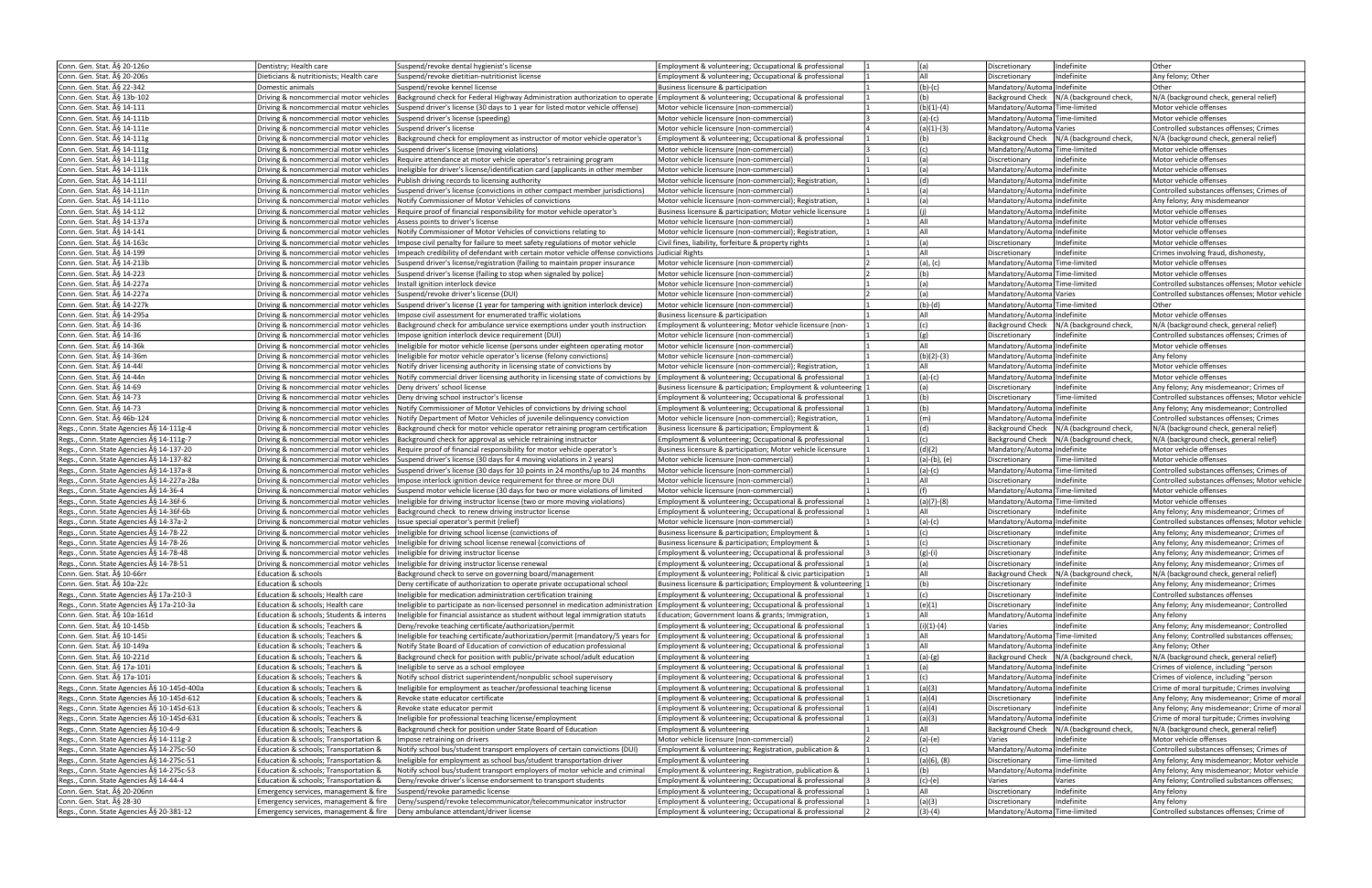|                                           | Emergency services, management & fire   Revoke fire fighter certificate |                                                                                                                                  | Employment & volunteering; Occupational & professional             | (a)(4)       | Indefinite<br>Discretionary                       | Any felony                                   |
|-------------------------------------------|-------------------------------------------------------------------------|----------------------------------------------------------------------------------------------------------------------------------|--------------------------------------------------------------------|--------------|---------------------------------------------------|----------------------------------------------|
| Regs., Conn. State Agencies § 7-323l-100  |                                                                         |                                                                                                                                  |                                                                    |              |                                                   |                                              |
| Conn. Gen. Stat. § 20-559d                | Entertainment, athletics, news &                                        | Disclose felony conviction for registration as an athlete agent (conviction of                                                   | Business licensure & participation; Employment &                   | $(a)(7)-(8)$ | Mandatory/AutomalIndefinite                       | Any felony                                   |
| Conn. Gen. Stat. § 20-559e                | Entertainment, athletics, news &                                        | Deny athlete agent certificate of registration                                                                                   | Employment & volunteering; Occupational & professional             | (a)          | Indefinite<br>Discretionary                       | Any felony; Other                            |
| Conn. Gen. Stat. § 20-65m                 | Entertainment, athletics, news &                                        | lSuspend/revoke athletic trainer license                                                                                         | Business licensure & participation; Employment &                   | All          | Indefinite<br>Discretionary                       | Any felony                                   |
| Conn. Gen. Stat. § 29-17b                 | Entertainment, athletics, news &                                        | Background check to serve as a coach in a police-sponsored athletic activity                                                     | Employment & volunteering; Political & civic participation         | laii         | <b>Background Check</b><br>N/A (background check, | N/A (background check, general relief)       |
|                                           |                                                                         |                                                                                                                                  |                                                                    |              |                                                   |                                              |
| Regs., Conn. State Agencies § 29-143j-20a | Entertainment, athletics, news &                                        | Ineligible for boxing/sparring promoter's license                                                                                | Employment & volunteering; Occupational & professional             | (b)          | Mandatory/AutomalIndefinite                       | Any felony                                   |
| Conn. Gen. Stat. § 54-76c                 | Expungement, sealing & criminal record                                  | Ineligible to be adjudged youthful offender                                                                                      | Judicial Rights; Political & civic participation                   | (a)          | Mandatory/Automa Indefinite                       | Any felony: Controlled substances offenses:  |
| Conn. Gen. Stat. § 29-152p                | Firearms, weapons & explosives                                          | Ineligible to serve as criminal justice system/firearms safety instructor                                                        | Employment & volunteering; Occupational & professional             | (a)          | Mandatory/Automa Indefinite                       | Any felony; Controlled substances offenses;  |
| Conn. Gen. Stat. § 29-152g                | Firearms, weapons & explosives                                          | Deny/suspend/revoke criminal justice system/firearms safety instructor                                                           | Employment & volunteering; Occupational & professional             | laii         | Indefinite<br>Discretionary                       | Any felony; Controlled substances offenses;  |
|                                           |                                                                         |                                                                                                                                  |                                                                    |              |                                                   |                                              |
| Conn. Gen. Stat. § 29-161z                | Firearms, weapons & explosives                                          | Ineligible for firearm safety trainer approval                                                                                   | Employment & volunteering                                          | (d)(1)       | Mandatory/Automa Indefinite                       | Any felony; Crime of moral turpitude; Crimes |
| Conn. Gen. Stat. § 29-28                  | Firearms, weapons & explosives                                          | Ineligible for permit to carry pistol/revolver                                                                                   | Recreational license & participation, including firearms           | (b)          | Mandatory/Automa Indefinite                       | Any felony; Controlled substances offenses;  |
| Conn. Gen. Stat. § 29-32                  | Firearms, weapons & explosives                                          | Revoke permit to carry pistol/revolver                                                                                           | Recreational license & participation, including firearms           | $(b)-(c)$    | Mandatory/AutomalIndefinite                       | Any felony: Controlled substances offenses:  |
|                                           |                                                                         |                                                                                                                                  |                                                                    |              |                                                   |                                              |
| Conn. Gen. Stat. § 29-33                  | Firearms, weapons & explosives                                          | Ineligible to purchase/receive/transfer pistol/revolver                                                                          | Recreational license & participation, including firearms           | (c)          | Mandatory/AutomalIndefinite                       | Any felony; Controlled substances offenses;  |
| Conn. Gen. Stat. § 29-34                  | Firearms, weapons & explosives                                          | Forfeit possession of pistol/revolver                                                                                            | Recreational license & participation, including firearms           | $(a)-(c)$    | Mandatory/AutomalIndefinite                       | Crimes involving fraud, dishonesty,          |
| Conn. Gen. Stat. § 29-349                 | Firearms, weapons & explosives                                          | Background check for license to store/transport/use explosives/blasting agents  Business licensure & participation; Employment & |                                                                    | $(a)-(c)$    | Background Check   N/A (background check,         | N/A (background check, general relief)       |
|                                           |                                                                         |                                                                                                                                  |                                                                    |              |                                                   |                                              |
| Conn. Gen. Stat. § 29-349                 | Firearms, weapons & explosives                                          | Suspend/revoke license/permit to store/transport/use explosives/blasting                                                         | Business licensure & participation; Employment &                   | $(a)-(d)$    | Indefinite<br>Discretionary                       | Any felony; Any misdemeanor                  |
| Conn. Gen. Stat. § 29-364                 | Firearms, weapons & explosives                                          | Deny/suspend/revoke license to manufacture/wholesale/deal fireworks                                                              | Business licensure & participation; Employment &                   | All          | Indefinite<br>Discretionary                       | Controlled substances offenses; Weapons      |
| Conn. Gen. Stat. § 29-36f                 | Firearms, weapons & explosives                                          | Ineligible for certificate of eligibility to purchase pistol/revolver                                                            | Recreational license & participation, including firearms           | (b)          | Mandatory/AutomalIndefinite                       | Any felony; Controlled substances offenses;  |
|                                           |                                                                         |                                                                                                                                  |                                                                    |              |                                                   |                                              |
| Conn. Gen. Stat. § 29-37a                 | Firearms, weapons & explosives                                          | Ineligible to purchase/receive/transfer long gun                                                                                 | Recreational license & participation, including firearms           | (a)          | Mandatory/AutomalIndefinite                       | Any felony; Controlled substances offenses   |
| Conn. Gen. Stat. § 29-37f                 | Firearms, weapons & explosives                                          | Background check for employment selling firearms in retail store                                                                 | Employment & volunteering; Occupational & professional             | All          | Mandatory/AutomalIndefinite                       | Any felony; Controlled substances offenses;  |
| Conn. Gen. Stat. § 29-37p                 | Firearms, weapons & explosives                                          | Ineligible for a long gun eligibility certificate                                                                                | Recreational license & participation, including firearms           | (b)          | Mandatory/Automa Indefinite                       | Any felony; Controlled substances offenses;  |
|                                           |                                                                         |                                                                                                                                  |                                                                    |              |                                                   |                                              |
| Conn. Gen. Stat. § 29-38g                 | Firearms, weapons & explosives                                          | Ineligible for long gun eligibility certificate                                                                                  | Recreational license & participation, including firearms           | (b)          | Mandatory/Automa Indefinite                       | Any felony; Controlled substances offenses;  |
| Conn. Gen. Stat. ħ 29-38n                 | Firearms, weapons & explosives                                          | Ineligible for ammunition certificate                                                                                            | Recreational license & participation, including firearms           | $(a)-(b)$    | Mandatory/Automa Indefinite                       | Any felony; Controlled substances offenses;  |
| Conn. Gen. Stat. § 45a-100                | Firearms, weapons & explosives                                          | Background check to obtain relief from federal firearms disability                                                               | Recreational license & participation, including firearms           | (a)          | Background Check   N/A (background check,         | N/A (background check, general relief)       |
|                                           |                                                                         |                                                                                                                                  |                                                                    |              |                                                   |                                              |
| lConn. Gen. Stat. § 53-202b               | Firearms, weapons & explosives                                          | Ineligible to purchase assault weapons for official use (convictions of sworn                                                    | Employment & volunteering; Occupational & professional             | (b)(1)       | Mandatory/AutomalIndefinite                       | Crimes of violence, including "person        |
| Conn. Gen. Stat. ħ 53-202d                | Firearms, weapons & explosives                                          | Ineligible to transport semiautomatic pistol                                                                                     | Recreational license & participation, including firearms           | (f)(7)       | Mandatory/Automa Indefinite                       | Any felony                                   |
| Conn. Gen. Stat. A§ 53-206                | Firearms, weapons & explosives                                          | Forfeit dangerous weapon                                                                                                         | Civil fines, liability, forfeiture & property rights; Recreational | (a)          | Mandatory/Automa Indefinite                       | Weapons offenses                             |
|                                           |                                                                         |                                                                                                                                  |                                                                    |              |                                                   |                                              |
| Conn. Gen. Stat. A§ 53a-217               | Firearms, weapons & explosives                                          | Ineligible to possess firearm/ammunition/electronic defense weapon                                                               | Recreational license & participation, including firearms           | $(a)-(b)$    | Mandatory/AutomalIndefinite                       | Any felony; Controlled substances offenses;  |
| Conn. Gen. Stat. § 53a-217c               | Firearms, weapons & explosives                                          | Ineligible to possess pistol/revolver                                                                                            | Recreational license & participation, including firearms           | $(a)-(b)$    | Mandatory/Automa Indefinite                       | Any felony; Controlled substances offenses;  |
| Conn. Gen. Stat. § 53a-217d               | Firearms, weapons & explosives                                          | Ineligible to possess body armor                                                                                                 | Recreational license & participation, including firearms           | $(a)-(b)$    | Mandatory/Automa Indefinite                       | Any felony: Controlled substances offenses:  |
|                                           |                                                                         |                                                                                                                                  |                                                                    |              |                                                   |                                              |
| Conn. Gen. Stat. § 53a-217e               | Firearms, weapons & explosives                                          | Forfeit property used to commit offense of negligent hunting                                                                     | Business licensure & participation                                 | (h)(2)       | Mandatory/AutomalIndefinite                       | Controlled substances offenses; Crimes of    |
| Conn. Gen. Stat. § 54-280a                | Firearms, weapons & explosives                                          | Register as an offender with a deadly weapon                                                                                     | Registration, publication & notification                           | (a)(1), (3)  | Mandatory/Automa Time-limited                     | Weapons offenses                             |
| Regs., Conn. State Agencies § 29-161z-5   | Firearms, weapons & explosives                                          | Background check to serve as firearm safety course instructor                                                                    | Employment & volunteering                                          | (c)          | Background Check   N/A (background check,         | N/A (background check, general relief)       |
|                                           |                                                                         |                                                                                                                                  |                                                                    |              |                                                   |                                              |
| Regs., Conn. State Agencies § 53-202d-2   | Firearms, weapons & explosives                                          | Background check for assault weapon possession certificate                                                                       | Recreational license & participation, including firearms           | (b)          | Background Check   N/A (background check,         | N/A (background check, general relief)       |
| Conn. Gen. Stat. § 20-227                 | Funeral services                                                        | Suspend/revoke embalmer/funeral director license                                                                                 | Employment & volunteering; Occupational & professional             | All          | Indefinite<br>Discretionary                       | Any felony; Any misdemeanor                  |
| Conn. Gen. Stat. § 12-559                 | Gaming, lottery & racing                                                | Background check for gaming-related employment under Commissioner of                                                             | Employment & volunteering                                          | All          | Background Check   N/A (background check,         | N/A (background check, general relief)       |
|                                           |                                                                         |                                                                                                                                  |                                                                    |              |                                                   |                                              |
| Conn. Gen. Stat. § 12-574                 | Gaming, lottery & racing                                                | Ineligible for                                                                                                                   | Business licensure & participation; Employment &                   | $(a)-(h)$    | Indefinite<br>Discretionary                       | Any felony; Any misdemeanor                  |
| Conn. Gen. Stat. § 12-586f                | Gaming, lottery & racing                                                | Background check for licenses related to casino gaming conducted by                                                              | Business licensure & participation; Employment &                   | (e)          | Background Check   N/A (background check,         | N/A (background check, general relief)       |
| Conn. Gen. Stat. A§ 12-586g               | Gaming, lottery & racing                                                | Background check for licenses related to casino gaming conducted by Mohegan  Business licensure & participation; Employment &    |                                                                    | (e)          | Background Check   N/A (background check,         | N/A (background check, general relief)       |
|                                           |                                                                         |                                                                                                                                  |                                                                    |              |                                                   |                                              |
| Conn. Gen. Stat. § 12-815a                | Gaming, lottery & racing                                                | Background check for Connecticut Lottery Corporation                                                                             | Employment & volunteering; Government contracting &                | $(b)-(d)$    | Background Check   N/A (background check,         | N/A (background check, general relief)       |
| Conn. Gen. Stat. ħ 7-169d                 | Gaming, lottery & racing                                                | Background check to register as bingo product manufacturer/equipment dealer Business licensure & participation; Employment &     |                                                                    | (a), (c)     | Background Check   N/A (background check,         | N/A (background check, general relief)       |
| Conn. Gen. Stat. § 7-169h                 | Gaming, lottery & racing                                                | Background check for registration as manufacturer/distributor of sealed tickets  Business licensure & participation              |                                                                    | (a)(1)-(5)   | Background Check   N/A (background check,         | N/A (background check, general relief)       |
| Conn. Gen. Stat. § 7-169i                 | Gaming, lottery & racing                                                |                                                                                                                                  | Business licensure & participation                                 | (b)          | Background Check   N/A (background check,         | N/A (background check, general relief)       |
|                                           |                                                                         | Background check for registration as manufacturer/dealer of sealed ticket                                                        |                                                                    |              |                                                   |                                              |
| Conn. Gen. Stat. § 7-174                  |                                                                         |                                                                                                                                  |                                                                    |              |                                                   |                                              |
|                                           | Gaming, lottery & racing                                                | Ineligible to hold bazaar/raffle                                                                                                 | Business licensure & participation; Employment &                   | All          | Mandatory/Automa Indefinite                       | Any felony                                   |
|                                           |                                                                         |                                                                                                                                  |                                                                    |              |                                                   |                                              |
| Regs., Conn. State Agencies § 12-568a-6   | Gaming, lottery & racing                                                | Background check for lottery sales agent license (conviction of                                                                  | Business licensure & participation; Employment &                   | (b)(4)       | Background Check   N/A (background check,         | N/A (background check, general relief)       |
| Regs., Conn. State Agencies § 12-574-B41  | Gaming, lottery & racing                                                | Deny/suspend/revoke harness racing license                                                                                       | Business licensure & participation; Employment &                   | (g)(1)(D)    | Discretionary<br>Indefinite                       | Other                                        |
| Regs., Conn. State Agencies § 12-574-B41  | Gaming, lottery & racing                                                | Expel from harness racing track                                                                                                  | Business licensure & participation; Employment &                   | (h)          | Indefinite<br>Discretionary                       | Crime of moral turpitude; Crimes involving   |
|                                           |                                                                         |                                                                                                                                  |                                                                    |              |                                                   |                                              |
| Regs., Conn. State Agencies § 12-574-B41  | Gaming, lottery & racing                                                | Ineligible to associate with harness racing licensees                                                                            | Business licensure & participation; Employment &                   | (g)(1)(B)    | Indefinite<br>Discretionary                       | Any felony; Any misdemeanor                  |
| Regs., Conn. State Agencies A§ 12-574-E4  | Gaming, lottery & racing                                                | Background check for any Division of Special Revenue License                                                                     | Business licensure & participation; Employment &                   | (b)(3)       | Background Check   N/A (background check,         | N/A (background check, general reliet)       |
| Regs., Conn. State Agencies § 12-574-E5   | Gaming, lottery & racing                                                | Ineligible for occupational license for Division of Special Revenue                                                              | Employment & volunteering; Occupational & professional             | (a)          | Mandatory/Automa Time-limited                     | Any felony; Controlled substances offenses;  |
| Regs., Conn. State Agencies § 53-278c-4   | Gaming, lottery & racing                                                | Deny application to manufacture/transport gambling devices for out-of-state                                                      | Business licensure & participation                                 | $-1$         | Indefinite<br>Discretionary                       | Any felony; Any misdemeanor                  |
|                                           |                                                                         |                                                                                                                                  |                                                                    |              |                                                   |                                              |
| Regs., Conn. State Agencies § 7-169-3a    | Gaming, lottery & racing                                                | Ineligible to operate bingo games                                                                                                | Employment & volunteering                                          | (a)          | Indefinite<br>Discretionary                       | Any felony; Any misdemeanor                  |
| Regs., Conn. State Agencies § 7-169-6a    | Gaming, lottery & racing                                                | Ineligible to operate authorized bingo games                                                                                     | Employment & volunteering                                          | All          | Indefinite<br>Discretionary                       | Any felony; Any misdemeanor                  |
| Regs., Conn. State Agencies § 7-169h-25b  | Gaming, lottery & racing                                                | Background check for sealed ticket game products manufacturer registration                                                       | Business licensure & participation                                 | (a)          | N/A (background check,<br><b>Background Check</b> | N/A (background check, general relief)       |
|                                           |                                                                         |                                                                                                                                  |                                                                    | (a)          | <b>Background Check</b>                           |                                              |
| Regs., Conn. State Agencies § 7-169h-25c  | Gaming, lottery & racing                                                | Background check for sealed ticket game products distributor registration                                                        | Business licensure & participation                                 |              | N/A (background check,                            | N/A (background check, general relief)       |
| Regs., Conn. State Agencies § 7-169h-25d  | Gaming, lottery & racing                                                | Background check for sealed ticket dispensing machine equipment                                                                  | Business licensure & participation                                 | (a)          | Background Check   N/A (background check,         | N/A (background check, general relief)       |
| Regs., Conn. State Agencies § 7-169h-25e  | Gaming, lottery & racing                                                | Background check for sealed ticket dispensing machine equipment dealer                                                           | Business licensure & participation                                 | (a)          | <b>Background Check</b><br>N/A (background check, | N/A (background check, general relief)       |
|                                           |                                                                         | Ineligible for permit to sell/distribute sealed ticket                                                                           | Business licensure & participation; Employment & volunteering      | (a)          | Indefinite<br>Discretionary                       |                                              |
| Regs., Conn. State Agencies § 7-169h-3    | Gaming, lottery & racing                                                |                                                                                                                                  |                                                                    |              |                                                   | Any felony; Any misdemeanor                  |
| Regs., Conn. State Agencies § 7-169h-7    | Gaming, lottery & racing                                                | Ineligible to operate authorized sealed ticket games                                                                             | Employment & volunteering                                          | laii         | Indefinite<br>Discretionary                       | Any felony; Any misdemeanor                  |
| Regs., Conn. State Agencies A§ 7-185-5b   | Gaming, lottery & racing                                                | Ineligible for permit to hold/operate/conduct bazaar/raffle (conviction of                                                       | Business licensure & participation; Employment & volunteering      | laii         | Mandatory/Automa Indefinite                       | Any felony                                   |
| Regs., Conn. State Agencies § 7-186k-10   |                                                                         | Ineligible to deal in game of chance equipment                                                                                   | Business licensure & participation; Employment & volunteering      |              | Mandatory/AutomalIndefinite                       | Any felony; Other                            |
|                                           | Gaming, lottery & racing                                                |                                                                                                                                  |                                                                    | $(a)-(b)$    |                                                   |                                              |
| Regs., Conn. State Agencies § 7-186k-5    | Gaming, lottery & racing                                                | Ineligible for permit to operate/conduct games of chance (conviction of                                                          | Business licensure & participation; Employment & volunteering      | (a)          | Mandatory/Automa Indefinite                       | Any felony; Other                            |
| Regs., Conn. State Agencies § 7-186k-9    | Gaming, lottery & racing                                                | Ineligible to operate/conduct games of chance at an event                                                                        | Business licensure & participation; Employment & volunteering 1    | All          | Mandatory/Automa Indefinite                       | Any felony; Other                            |
|                                           | General business & occupational license                                 | Suspend/revoke Department of Consumer Protection occupational license                                                            | Employment & volunteering; Occupational & professional             | (i)          | Indefinite<br>Discretionary                       | Any felony                                   |
| Regs., Conn. State Agencies § 20-332-18a  |                                                                         |                                                                                                                                  |                                                                    |              |                                                   |                                              |
| Conn. Gen. Stat. § 22a-454                | Hazardous materials, pesticides,                                        | Suspend/revoke permit for waste storage/disposal                                                                                 | Business licensure & participation; Employment &                   | (a)          | Indefinite<br>Discretionary                       | <b>Other</b>                                 |
| Conn. Gen. Stat. § 22a-61                 | Hazardous materials, pesticides,                                        | Deny/suspend/revoke pesticide applicator certification                                                                           | Business licensure & participation; Employment &                   | $(f)(2)-(3)$ | Indefinite<br>Discretionary                       | Other                                        |
| Conn. Gen. Stat. § 22a-66e                | Hazardous materials, pesticides,                                        | Deny/suspend/revoke pesticide application business registration                                                                  | Business licensure & participation; Employment &                   | (a)(1), (11) | Indefinite<br>Discretionary                       | Any felony; Other                            |
|                                           |                                                                         |                                                                                                                                  |                                                                    |              |                                                   |                                              |
| Conn. Gen. Stat. § 19a-87e                | Health care                                                             | Deny/suspend/revoke family child care home license (conviction of                                                                | Employment & volunteering                                          | $(a)-(c)$    | Indefinite<br>Discretionary                       | Any felony; Any misdemeanor; Controlled      |
| Conn. Gen. Stat. § 20-45                  | Health care                                                             | Suspend/revoke healing arts license                                                                                              | Employment & volunteering; Occupational & professional             | All          | Indefinite<br>Discretionary                       | Any felony; Any misdemeanor                  |
| Conn. Gen. Stat. § 20-86f                 | Health care                                                             | Suspend/revoke nurse-midwifery license                                                                                           | Employment & volunteering; Occupational & professional             | All          | Indefinite<br>Discretionary                       | Any felony                                   |
|                                           |                                                                         |                                                                                                                                  |                                                                    |              |                                                   |                                              |
| Conn. Gen. Stat. § 20-86h                 | Health care                                                             | Suspend/revoke midwife license                                                                                                   | Employment & volunteering; Occupational & professional             | All          | Indefinite<br>Discretionary                       | Any felony                                   |
| Conn. Gen. Stat. § 31-382                 | Health care                                                             | Remove as occupational safety and health officer/employee                                                                        | Employment & volunteering; Political & civic participation         | (n)          | Mandatory/Automa Indefinite                       | Other                                        |
| Regs., Conn. State Agencies § 17a-227-24  | Health care                                                             | Background check for license to conduct/maintain community training home                                                         | Business licensure & participation; Employment & volunteering 1    | (b)          | Background Check   N/A (background check,         | N/A (background check, general relief)       |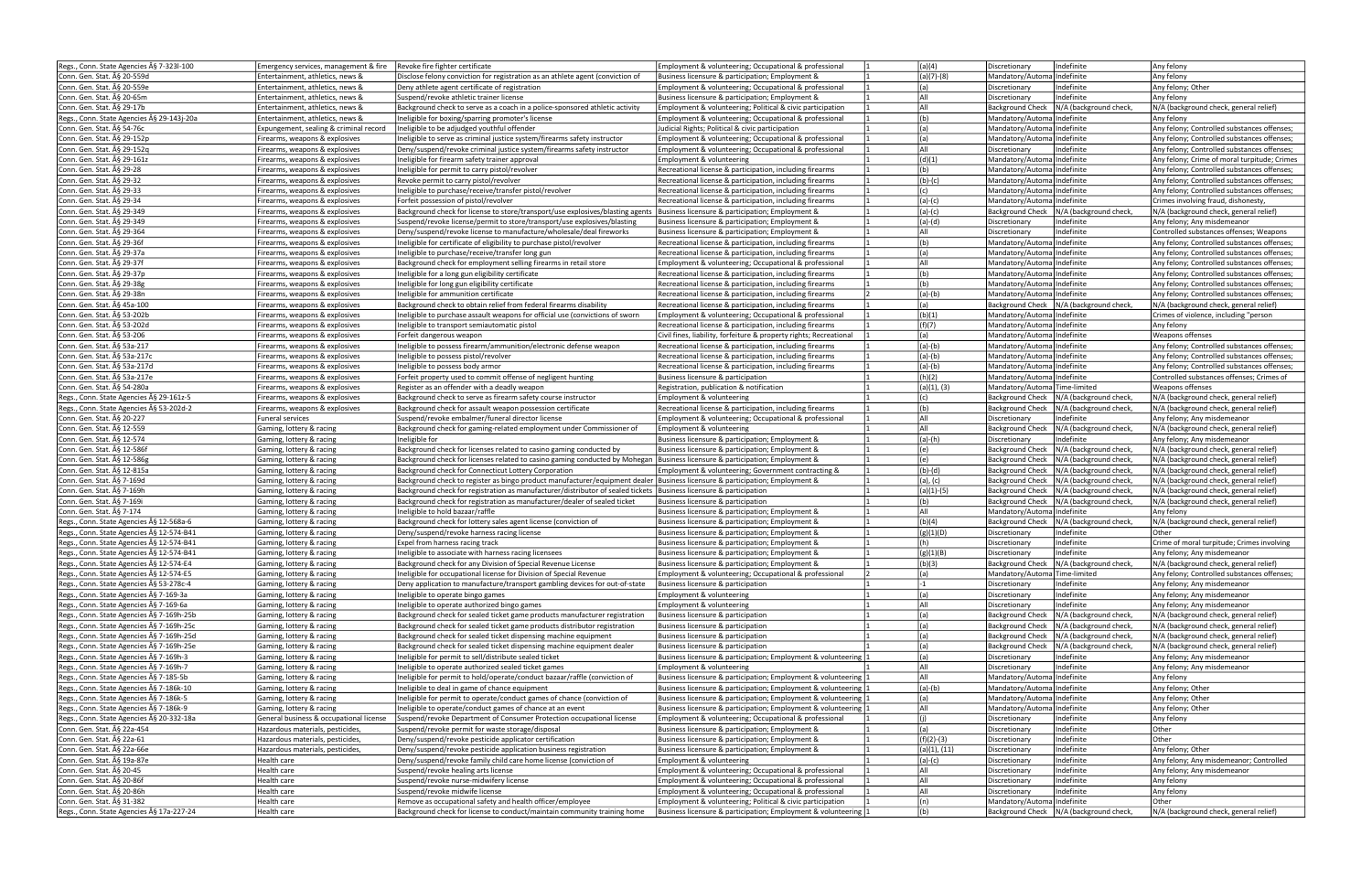| Regs., Conn. State Agencies § 17a-227-24                                                       | Health care                                              | Background check to reside in community training home                                                                                    | Family & domestic rights; Housing & residency; Registration,                                               | (b)            | Background Check   N/A (background check,                  | N/A (background check, general relief)                  |
|------------------------------------------------------------------------------------------------|----------------------------------------------------------|------------------------------------------------------------------------------------------------------------------------------------------|------------------------------------------------------------------------------------------------------------|----------------|------------------------------------------------------------|---------------------------------------------------------|
| Regs., Conn. State Agencies § 17b-262-526                                                      | Health care                                              | Disclose conviction of owner/controlling shareholder of provider enrolled in                                                             | Business licensure & participation; Government contracting &                                               | $(9)-(10)$     | Mandatory/AutomalIndefinite                                | Any felony; Any misdemeanor                             |
|                                                                                                |                                                          |                                                                                                                                          |                                                                                                            |                |                                                            |                                                         |
| Regs., Conn. State Agencies § 19a-36-A10                                                       | Health care                                              | Impose examinations/measures of control to prevent spread of disease                                                                     | Political & civic participation                                                                            | -1             | Indefinite<br>Discretionary                                | Sex offenses                                            |
| Conn. Gen. Stat. § 20-162cc                                                                    | Health care; Health care specialists                     | Suspend/revoke perfusionist license                                                                                                      | Employment & volunteering; Occupational & professional                                                     | laii           | Indefinite<br>Discretionary                                | Any felony                                              |
| Regs., Conn. State Agencies § 19a-495-6b                                                       | Health care; Hospice                                     | Ineligible for license to operate hospice inpatient facility                                                                             | Business licensure & participation; Employment & volunteering                                              | (b)(3)(K)      | Indefinite<br>Discretionary                                | Any felony; Any misdemeanor; Crimes                     |
| Regs., Conn. State Agencies § 19a-495-6d                                                       | Health care; Hospice                                     | Background check to be employee/volunteer with direct patient contact/access Employment & volunteering; Political & civic participation  |                                                                                                            | (b)(5)         | N/A (background check,<br><b>Background Check</b>          | N/A (background check, general relief)                  |
| Regs., Conn. State Agencies § 19a-495-6e                                                       | Health care; Hospice                                     | Background check to be independent contractor with hospice inpatient facility Employment & volunteering; Political & civic participation |                                                                                                            | (b)(1)         | N/A (background check,<br><b>Background Check</b>          | N/A (background check, general relief)                  |
|                                                                                                |                                                          |                                                                                                                                          |                                                                                                            |                | Indefinite                                                 |                                                         |
| Regs., Conn. State Agencies § 21a-408-7                                                        | Health care; Marijuana (medical &                        | Deny medicinal marijuana primary caregiver registration                                                                                  | Business licensure & participation; Employment & volunteering                                              | (b)(2)         | Discretionary                                              | Controlled substances offenses                          |
| Regs., Conn. State Agencies § 21a-408-8                                                        | Health care; Marijuana (medical &                        | Suspend/revoke medicinal marijuana primary caregiver registration                                                                        | Business licensure & participation; Employment & volunteering                                              | (b)(10)        | Indefinite<br>Discretionary                                | Controlled substances offenses                          |
| Conn. Gen. Stat. § 21a-408b                                                                    | Health care; Marijuana (medical &                        | Ineligible to be primary caregiver of palliative marijuana                                                                               | Political & civic participation                                                                            | $(a)-(b)$      | Mandatory/Automa Indefinite                                | Controlled substances offenses                          |
| Conn. Gen. Stat. § 21a-70                                                                      | Health care; Marijuana (medical &                        | Deny/suspend/revoke drug manufacturer/wholesaler license                                                                                 | Business licensure & participation                                                                         | (a)            | Indefinite<br>Discretionary                                | Any felony; Controlled substances offenses              |
| Conn. Gen. Stat. § 20-206c                                                                     | Health care; Massage, acupuncture &                      | Suspend/revoke massage therapy license                                                                                                   | Employment & volunteering; Occupational & professional                                                     | All            | Indefinite<br>Discretionary                                | Any felony; Other                                       |
|                                                                                                |                                                          |                                                                                                                                          |                                                                                                            | All            | Indefinite                                                 |                                                         |
| Conn. Gen. Stat. § 20-206cc                                                                    | Health care; Massage, acupuncture &                      | Suspend/revoke acupuncturist license                                                                                                     | Employment & volunteering; Occupational & professional                                                     |                | Discretionary                                              | Any felony                                              |
| Conn. Gen. Stat. § 17b-279                                                                     | Health care: Medicaid. Medicare & other                  | Deny/restrict Medicaid/Medicare coverage for drugs intended to treat erectile Government benefits                                        |                                                                                                            | All            | Indefinite<br>Discretionary                                | Sex offenses                                            |
| Conn. Gen. Stat. ħ 27-110                                                                      | Health care; Military, veterans & national               | Ineligible for transfer to federal Veterans' Administration mental illness facility                                                      | Government benefits; Registration, publication & notification                                              | (b)            | Mandatory/AutomalIndefinite                                | Any felony; Any misdemeanor                             |
| Conn. Gen. Stat. § 10-212                                                                      | Health care; Nurses                                      | Background check for position as school nurse/nurse practitioner                                                                         | Employment & volunteering                                                                                  | (c)            | N/A (background check,<br><b>Background Check</b>          | N/A (background check, general relief)                  |
| Conn. Gen. Stat. § 17b-242b                                                                    | Health care; Nurses                                      | Ineligible for registered nurse/respiratory therapist position with ventilator-                                                          | Employment & volunteering                                                                                  | (a), (d)       | <b>Background Check</b><br>N/A (background check,          | N/A (background check, general relief)                  |
|                                                                                                |                                                          |                                                                                                                                          | Employment & volunteering; Occupational & professional                                                     |                | Indefinite                                                 | Other                                                   |
| Conn. Gen. Stat. § 20-99                                                                       | Health care; Nurses                                      | Suspend/revoke nursing license                                                                                                           |                                                                                                            | $(a)-(b)$      | Discretionary                                              |                                                         |
| Conn. Gen. Stat. § 21a-279a                                                                    | Health care; Nurses; Pharmacy & drugs;                   | Deny practitioner controlled substance registration                                                                                      | Business licensure & participation; Employment &                                                           | $-3$           | Indefinite<br>Discretionary                                | Controlled substances offenses                          |
| Conn. Gen. Stat. § 21a-322                                                                     | Health care; Nurses; Pharmacy & drugs;                   | Deny/suspend/revoke practitioner's controlled substance registration                                                                     | Employment & volunteering; Occupational & professional                                                     | All            | Indefinite<br>Discretionary                                | Controlled substances offenses: Crimes                  |
| Conn. Gen. Stat. § 19a-14                                                                      | Health care; Nurses; Physicians                          | Deny various professional medical licenses                                                                                               | Employment & volunteering; Occupational & professional                                                     | (a)(6)(B)      | Indefinite<br>Discretionary                                | Any felony                                              |
| Conn. Gen. Stat. § 19a-17                                                                      | Health care; Nurses; Physicians                          | Deny/suspend/revoke board/Department of Health license/permit                                                                            | Business licensure & participation; Employment &                                                           | (a)            | Indefinite<br>Discretionary                                | Any felony                                              |
| Conn. Gen. Stat. § 19a-491b                                                                    |                                                          | Report conviction of owner/officer/manager/employee in nursing                                                                           | Business licensure & participation; Employment &                                                           | $(a)-(c)$      | Mandatory/Automa Indefinite                                | Any felony; Crimes of violence, including               |
|                                                                                                | Health care; Nurses; Physicians                          |                                                                                                                                          |                                                                                                            |                |                                                            |                                                         |
| Conn. Gen. Stat. § 20-13j                                                                      | Health care; Nurses; Physicians                          | Publish health care provider's felony conviction                                                                                         | Registration, publication & notification                                                                   | $(a)(1)-(4)$   | Mandatory/Automa Time-limited                              | Any felony                                              |
| Conn. Gen. Stat. § 19a-12a                                                                     | Health care; Nurses; Physicians;                         | Ineligible for health care/other professional assistance/rehabilitation program                                                          | Government benefits                                                                                        | (a)(2)-(5)     | Indefinite<br>Varies                                       | Any felony                                              |
| Conn. Gen. Stat. § 20-133                                                                      | Health care; Optometry & opticians                       | Suspend/revoke optometry license                                                                                                         | Business licensure & participation; Employment &                                                           | All            | Indefinite<br>Discretionary                                | Any felony; Any misdemeanor                             |
| Conn. Gen. Stat. § 20-158                                                                      | Health care; Optometry & opticians                       | Forfeit optician license/permit                                                                                                          | Employment & volunteering; Occupational & professional                                                     | All            | Mandatory/Automa Indefinite                                | Other                                                   |
| Conn. Gen. Stat. § 20-579                                                                      | Health care; Pharmacy & drugs                            | Deny/suspend/revoke pharmacy license/permit/registration                                                                                 | Business licensure & participation; Employment &                                                           | (a)            | Indefinite<br>Discretionary                                | Any felony; Any misdemeanor; Controlled                 |
|                                                                                                |                                                          |                                                                                                                                          |                                                                                                            |                |                                                            |                                                         |
| Conn. Gen. Stat. A§ 20-580                                                                     | Health care; Pharmacy & drugs                            | Suspend/revoke nonlegend drug permit                                                                                                     | Business licensure & participation: Employment &                                                           | laii           | Indefinite<br>Discretionary                                | Other                                                   |
| Conn. Gen. Stat. § 21a-247                                                                     | Health care; Pharmacy & drugs                            | Ineligible to manufacture/supply/possess dependency-producing drugs                                                                      | Business licensure & participation                                                                         | All            | Mandatory/Automa Time-limited                              | Controlled substances offenses                          |
| Conn. Gen. Stat. § 21a-264                                                                     | Health care; Pharmacy & drugs                            | Notify licensing board/office of conviction of licensee (dependency-producing                                                            | Registration, publication & notification                                                                   | All            | Mandatory/Automa Indefinite                                | Other                                                   |
| Regs., Conn. State Agencies § 17-226d-6                                                        | Health care; Pharmacy & drugs;                           | Background check for admittance in alcohol/drug abuse                                                                                    | Government benefits                                                                                        | (b)(2)(M)      | Background Check   N/A (background check,                  | N/A (background check, general relief)                  |
| Regs., Conn. State Agencies § 17-226d-8                                                        | Health care; Pharmacy & drugs;                           | Background check for long term alcohol/drug abuse treatment/rehabilitation                                                               | Government benefits                                                                                        | (2)(M)         | <b>Background Check</b><br>N/A (background check,          | N/A (background check, general relief)                  |
|                                                                                                |                                                          |                                                                                                                                          |                                                                                                            |                |                                                            |                                                         |
| Conn. Gen. Stat. § 20-73                                                                       | Health care; Physical & occupational                     | Revoke physical therapist/physical therapist assistant/dentistry/healing arts                                                            | Employment & volunteering; Occupational & professional                                                     | (a)(1)-(2)     | Indefinite<br>Discretionary                                | Other                                                   |
| Conn. Gen. Stat. § 20-73a                                                                      | Health care; Physical & occupational                     | Suspend/revoke physical therapist license                                                                                                | Employment & volunteering; Occupational & professional                                                     | $(a)-(b)$      | Indefinite<br>Discretionary                                | Any felony; Any misdemeanor; Other                      |
| Conn. Gen. Stat. § 20-74g                                                                      | Health care; Physical & occupational                     | Deny/suspend/revoke occupational therapist license                                                                                       | Employment & volunteering; Occupational & professional                                                     | All            | Indefinite<br>Discretionary                                | Any felony; Any misdemeanor                             |
| Regs., Conn. State Agencies § 17a-453a-12                                                      | Health care; Physical & occupational                     | Background check to participate in General Assistance Behavioral Health                                                                  | Government contracting & program participation                                                             | (3)(c)         | <b>Background Check</b><br>N/A (background check,          |                                                         |
|                                                                                                |                                                          |                                                                                                                                          |                                                                                                            |                |                                                            |                                                         |
|                                                                                                |                                                          |                                                                                                                                          |                                                                                                            |                |                                                            | N/A (background check, general relief)                  |
| Conn. Gen. Stat. § 20-12f                                                                      | Health care; Physician assistants                        | Deny/suspend/revoke permanent/temporary physician assistant/resident                                                                     | Employment & volunteering; Occupational & professional                                                     | All            | Indefinite<br>Discretionary                                | Any felony; Other                                       |
| Conn. Gen. Stat. § 20-59                                                                       | Health care; Podiatry                                    | Suspend/revoke podiatry license                                                                                                          | Business licensure & participation; Employment &                                                           | All            | Indefinite<br>Discretionary                                | Any felony; Any misdemeanor; Other                      |
| Conn. Gen. Stat. NEW: Added by June Sp. Sess. P.A. 17-2, § Health care; Psychiatry, psychology |                                                          | Suspend/revoke behavior analyst license (or otherwise discipline)                                                                        | Occupational and professional license and certification                                                    | laii           | Indefinite<br>Discretionary                                | Any felony                                              |
| Conn. Gen. Stat. § 17a-227a                                                                    | Health care; Psychiatry, psychology                      | Background check for employment with Department of Developmental Services Employment & volunteering                                      |                                                                                                            | $(a)-(b)$      | N/A (background check,<br><b>Background Check</b>          | N/A (background check, general relief)                  |
|                                                                                                |                                                          |                                                                                                                                          |                                                                                                            | All            |                                                            |                                                         |
| Conn. Gen. Stat. § 17a-450c                                                                    | Health care; Psychiatry, psychology                      | Background check for employment/volunteer participation with Department of Employment & volunteering                                     |                                                                                                            |                | N/A (background check,<br><b>Background Check</b>          | N/A (background check, general relief)                  |
| Conn. Gen. Stat. § 20-192                                                                      | Health care; Psychiatry, psychology                      | Suspend/revoke psychologist license                                                                                                      | Employment & volunteering; Occupational & professional                                                     | All            | Indefinite<br>Discretionary                                | Any felony; Other                                       |
| Conn. Gen. Stat. § 20-195ee                                                                    | Health care; Psychiatry, psychology                      | Suspend/revoke professional counselor license                                                                                            | Employment & volunteering; Occupational & professional                                                     | All            | Indefinite<br>Discretionary                                | Any felony                                              |
| Conn. Gen. Stat. § 20-195p                                                                     | Health care; Psychiatry, psychology,                     | Suspend/revoke clinical social workers/master social workers license                                                                     | Business licensure & participation; Employment &                                                           | All            | Indefinite<br>Discretionary                                | Any felony                                              |
| Regs., Conn. State Agencies § 17a-147-11d                                                      | Health care; Psychiatry, psychology                      | Ineligible for employment/volunteer position with extended day treatment                                                                 | Employment & volunteering                                                                                  | $(a)-(b)$      | Mandatory/AutomalTime-limited                              | Controlled substances offenses: Crimes of               |
| Regs., Conn. State Agencies § 17a-147-4                                                        | Health care; Psychiatry, psychology                      | Ineligible for employment with extended day treatment program                                                                            | Employment & volunteering                                                                                  |                | Time-limited<br>Discretionary                              | Controlled substances offenses; Crimes of               |
|                                                                                                |                                                          |                                                                                                                                          |                                                                                                            | $-7$           |                                                            |                                                         |
| Regs., Conn. State Agencies § 17a-20-16                                                        | Health care; Psychiatry, psychology                      | Deny/suspend/revoke outpatient psychiatric clinic for children license                                                                   | Business licensure & participation; Employment & volunteering                                              |                | Discretionary<br>Time-limited                              | Controlled substances offenses; Crimes of               |
| Regs., Conn. State Agencies § 17a-210-12                                                       | Health care; Psychiatry, psychology,                     | Background check for employment with the Department of Mental Retardation   Employment & volunteering                                    |                                                                                                            | $(a)(5)-(6)$   | Background Check   N/A (background check,                  | N/A (background check, general relief)                  |
| Regs., Conn. State Agencies § 17a-218-10                                                       | Health care; Psychiatry, psychology                      | Deny approval for contract between respite program and Department of                                                                     | Employment & volunteering; Government contracting &                                                        | (d)            | Indefinite<br>Discretionary                                | Any felony; Any misdemeanor                             |
| Regs., Conn. State Agencies § 17a-451(c)-2                                                     | Health care; Psychiatry, psychology,                     | Background check for employment with the Department of Mental Health                                                                     | Employment & volunteering                                                                                  | (a)(7)-(10)    | Background Check   N/A (background check,                  | N/A (background check, general relief)                  |
| Conn. Gen. Stat. § 20-74cc                                                                     | Health care; Radiology & radiography                     | Suspend/revoke radiographer license                                                                                                      | Employment & volunteering; Occupational & professional                                                     | All            | Indefinite<br>Discretionary                                | Any felony                                              |
| Conn. Gen. Stat. § 20-74ss                                                                     | Health care; Radiology & radiography                     | Suspend/revoke radiologist assistant license                                                                                             | Employment & volunteering; Occupational & professional                                                     | All            | Indefinite<br>Discretionary                                | Any felony                                              |
|                                                                                                |                                                          |                                                                                                                                          |                                                                                                            |                |                                                            |                                                         |
| Conn. Gen. Stat. § 20-162p                                                                     | Health care; Respiratory care                            | Suspend/revoke respiratory care practitioner license                                                                                     | Employment & volunteering; Occupational & professional                                                     | laii           | Indefinite<br>Discretionary                                | Any felony; Crimes involving fraud,                     |
| Conn. Gen. Stat. § 47a-31                                                                      | Housing benefits & programs                              | Terminate contract/rental agreement for house/room/tenement/dwelling unit Housing & residency                                            |                                                                                                            | laii           | Mandatory/Automa Indefinite                                | Other; Sex offenses                                     |
| Conn. Gen. Stat. § 8-116c                                                                      | Housing benefits & programs                              | Ineligible to reside in public housing rented by elderly person                                                                          | Family & domestic rights; Housing & residency                                                              | (b)            | Indefinite<br>Discretionary                                | Controlled substances offenses                          |
| Conn. Gen. Stat. § 8-116c                                                                      | Housing benefits & programs                              | Ineligible to move into public housing as elderly person                                                                                 | Government benefits; Housing & residency                                                                   | (a)            | Mandatory/Automa Time-limited                              | Controlled substances offenses                          |
| Conn. Gen. Stat. § 8-45a                                                                       | Housing benefits & programs                              | Ineligible to reside in rented public housing unit                                                                                       | Family & domestic rights; Housing & residency                                                              | laii           | Indefinite<br>Discretionary                                | Any felony; Any misdemeanor; Controlled                 |
| Conn. Gen. Stat. § 8-45a                                                                       |                                                          | Deny application for rental of public housing unit                                                                                       | Government benefits; Housing & residency                                                                   | All            | Indefinite<br>Discretionary                                | Any felony; Any misdemeanor; Controlled                 |
|                                                                                                | Housing benefits & programs                              |                                                                                                                                          |                                                                                                            |                |                                                            |                                                         |
| Regs., Conn. State Agencies § 17b-812-12                                                       | Housing benefits & programs                              | Ineligible to reside in same household as person participating in rental                                                                 | Family & domestic rights; Housing & residency; Registration,                                               | (a)            | Mandatory/Automa Indefinite                                | Any felony; Any misdemeanor; Crimes                     |
| Regs., Conn. State Agencies § 17b-812-12                                                       | Housing benefits & programs                              | Ineligible for rental assistance program                                                                                                 | Government benefits                                                                                        | (a)            | Mandatory/Automa Indefinite                                | Any felony; Any misdemeanor; Crimes                     |
| Regs., Conn. State Agencies § 21-70-3                                                          | Housing benefits & programs                              | Evict from mobile manufactured home park                                                                                                 | Housing & residency                                                                                        | (6)(b)(1)(F)   | Indefinite<br>Discretionary                                | Any felony; Any misdemeanor                             |
| Regs., Conn. State Agencies § 8-68f-12                                                         | Housing benefits & programs                              | Terminate landlord/tenant lease (conviction of any household member)                                                                     | Family & domestic rights; Housing & residency                                                              | (a)(5)(c)      | Indefinite<br>Discretionary                                | Any felony                                              |
| Conn. Gen. Stat. § 38a-130                                                                     | Insurance sales & services                               | Ineligible to enter into merger agreement with domestic insurance company                                                                | Business licensure & participation                                                                         | (a)(2)(A)(i)   | Mandatory/Automa Time-limited                              | Any felony; Any misdemeanor                             |
|                                                                                                |                                                          |                                                                                                                                          |                                                                                                            |                | Indefinite                                                 | Other                                                   |
| Conn. Gen. Stat. § 38a-140                                                                     | Insurance sales & services                               | Deny/suspend/revoke insurance company license (convictions of                                                                            | Business licensure & participation; Employment & volunteering                                              | (c)(1)-(2)     | Discretionary                                              |                                                         |
| Conn. Gen. Stat. § 38a-140                                                                     | Insurance sales & services                               | Ineligible to distribute dividends/distributions (convictions of                                                                         | Business licensure & participation                                                                         | (c)(1)-(2)     | Indefinite<br>Discretionary                                | Other                                                   |
| Conn. Gen. Stat. § 38a-324                                                                     | Insurance sales & services                               | Cancel commercial risk insurance policy                                                                                                  | Business licensure & participation                                                                         | (a)            | Indefinite<br>Discretionary                                | Any felony; Any misdemeanor                             |
| Conn. Gen. Stat. § 38a-465b                                                                    | Insurance sales & services                               | Deny/suspend/revoke life settlement providers/brokers license (convictions of  Business licensure & participation; Employment &          |                                                                                                            | (a)(2), (5)    | Indefinite<br>Discretionary                                | Any felony; Crime of moral turpitude; Crimes            |
| Conn. Gen. Stat. § 38a-465j                                                                    | Insurance sales & services                               | Ineligible to participate in life settlements business                                                                                   | Employment & volunteering                                                                                  | (c)            | Mandatory/Automa Indefinite                                | Crimes involving fraud, dishonesty,                     |
| Conn. Gen. Stat. § 38a-479gg                                                                   | Insurance sales & services                               | Impose restitution order for medical discount plan fees                                                                                  | Business licensure & participation                                                                         | (d)            | Indefinite<br>Discretionary                                | Crimes involving fraud, dishonesty,                     |
|                                                                                                |                                                          |                                                                                                                                          |                                                                                                            |                |                                                            |                                                         |
| Conn. Gen. Stat. § 38a-658                                                                     | Insurance sales & services                               | Revoke/suspend license to issue insurance                                                                                                | Business licensure & participation; Employment &                                                           | All            | Indefinite<br>Discretionary                                | Other                                                   |
| Conn. Gen. Stat. § 38a-702k<br>Conn. Gen. Stat. § 38a-720m                                     | Insurance sales & services<br>Insurance sales & services | Deny/suspend/revoke insurance producer's license<br>Suspend/revoke license of third-party administrator (convictions of                  | Business licensure & participation; Employment &<br>Employment & volunteering; Occupational & professional | (a)-(b)<br>(b) | Indefinite<br>Discretionary<br>Indefinite<br>Discretionary | Any felony; Child Support offenses; Other<br>Any felony |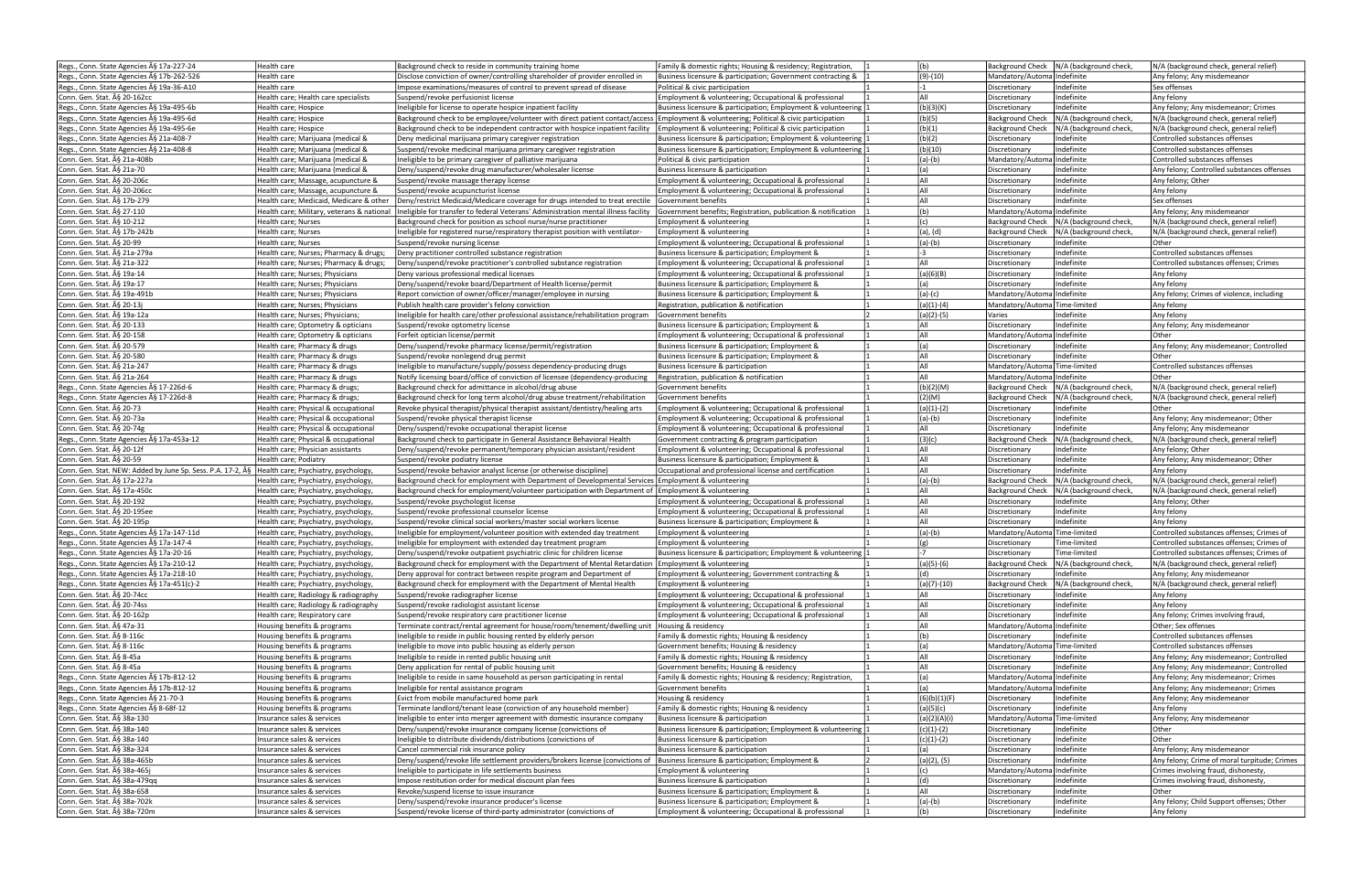| Conn. Gen. Stat. § 38a-771                   | Insurance sales & services               | Suspend/revoke insurance producer license                                                                                            | Business licensure & participation; Employment &              | $(b)-(c)$        | Indefinite<br>Discretionary                       | Any felony                                    |
|----------------------------------------------|------------------------------------------|--------------------------------------------------------------------------------------------------------------------------------------|---------------------------------------------------------------|------------------|---------------------------------------------------|-----------------------------------------------|
| Conn. Gen. Stat. § 38a-806                   | Insurance sales & services               | Ineligible for guaranteed issue policy under a mass marketing plan (DUI)                                                             | Motor vehicle licensure (non-commercial)                      | (c)              | Mandatory/AutomalTime-limited                     | Controlled substances offenses: Crimes        |
|                                              |                                          |                                                                                                                                      |                                                               |                  |                                                   |                                               |
| Regs., Conn. State Agencies § 38a-138 App. A | Insurance sales & services               | Background check to acquire/merge with domestic insurer (convictions of                                                              | Business licensure & participation; Employment & volunteering | (d)              | N/A (background check,<br><b>Background Check</b> | N/A (background check, general relief)        |
| Regs., Conn. State Agencies § 38a-138-1      | Insurance sales & services               | Background check to serve as officer/director/ultimate controlling person for                                                        | Business licensure & participation; Employment & volunteering | (d)              | N/A (background check,<br><b>Background Check</b> | N/A (background check, general relief)        |
| Regs., Conn. State Agencies § 38a-147 App. B | Insurance sales & services               | Background check to participate as proxy election contest                                                                            | Business licensure & participation                            | (d)              | N/A (background check,<br><b>Background Check</b> | N/A (background check, general relief)        |
| Regs., Conn. State Agencies § 38a-328-11     | Insurance sales & services               | Deny/revoke insurance policy                                                                                                         | Business licensure & participation                            | (b)(7)           | Indefinite<br>Discretionary                       | Crimes involving fraud, dishonesty,           |
| Regs., Conn. State Agencies § 38a-433-6      | Insurance sales & services               | Ineligible for employment with domestic insurer                                                                                      | Employment & volunteering                                     | (a)(2)(A)        | Time-limited<br>Discretionary                     | Crimes involving fraud, dishonesty,           |
| Regs., Conn. State Agencies § 38a-740-4      | Insurance sales & services               | Ineligible to serve as surplus lines insurer (convictions of president/vice                                                          | Business licensure & participation; Employment & volunteering |                  | Mandatory/Automa Indefinite                       |                                               |
|                                              |                                          |                                                                                                                                      |                                                               | (e)(14)          |                                                   | Any felony                                    |
| Conn. Gen. Stat. § 52-145                    | Judicial evidence & witnesses            | Impeach witness credibility                                                                                                          | <b>Judicial Rights</b>                                        | $(a)-(b)$        | Indefinite<br>Discretionary                       | Any felony; Any misdemeanor                   |
| Conn. Gen. Stat. A§ 52-161b                  | Judicial evidence & witnesses            | Ineligible to subpoena crime victim as pro se litigant                                                                               | <b>Judicial Rights</b>                                        | $(a)-(c)$        | Indefinite<br>Discretionary                       | Crimes of violence, including "person         |
| Conn. Gen. Stat. § 51-217                    | Jury service                             | Ineligible for jury service (felony conviction within 7 years)                                                                       | Political & civic participation                               | (a)              | Mandatory/AutomalTime-limited                     | Any felony                                    |
| Conn. Gen. Stat. A§ 51-245                   | Jury service                             | Ineligible for jury service (permanent for second prohibited conversation                                                            | Political & civic participation                               | (b)              | Mandatory/AutomalIndefinite                       | Other                                         |
| Conn. Gen. Stat. § 18-81                     | Law enforcement, corrections & public    | Background check for employment with the Department of Correction                                                                    | Employment & volunteering                                     | All              | Background Check   N/A (background check,         | N/A (background check, general relief)        |
|                                              |                                          |                                                                                                                                      |                                                               |                  |                                                   |                                               |
| Conn. Gen. Stat. § 6-32g                     | Law enforcement, corrections & public    | Background check for employment as iudicial marshal                                                                                  | Employment & volunteering                                     | All              | Background Check   N/A (background check,         | N/A (background check, general relief)        |
| Conn. Gen. Stat. § 7-291c                    | Law enforcement, corrections & public    | Ineligible for employment as a police officer (conviction of a felony in previous   Employment & volunteering                        |                                                               | $(a)-(d)$        | Mandatory/AutomalIndefinite                       | Any felony                                    |
| Conn. Gen. Stat. § 7-294d                    | Law enforcement, corrections & public    | Revoke police officer/law enforcement instructor certification                                                                       | Employment & volunteering; Occupational & professional        | (c)(2)           | Mandatory/AutomalIndefinite                       | Any felony; Controlled substances offenses    |
| Regs., Conn. State Agencies § 6-32c-2        | Law enforcement, corrections & public    | Background check for position as court security officer                                                                              | Employment & volunteering                                     | (c)              | Background Check   N/A (background check,         | N/A (background check, general relief)        |
| Regs., Conn. State Agencies § 6-38b-2        | Law enforcement, corrections & public    | Background check for appointment as state marshal                                                                                    | Employment & volunteering; Political & civic participation    | (a)              | N/A (background check,<br><b>Background Check</b> | N/A (background check, general relief)        |
|                                              |                                          |                                                                                                                                      |                                                               |                  |                                                   |                                               |
| Regs., Conn. State Agencies § 6-38b-5        | Law enforcement, corrections & public    | Background check for appointment as state marshal                                                                                    | Employment & volunteering; Political & civic participation    | (a)(7)           | <b>Background Check</b><br>N/A (background check, | N/A (background check, general relief)        |
| Regs., Conn. State Agencies § 6-38b-8        | Law enforcement, corrections & public    | Suspend/revoke appointment as state marshal                                                                                          | Employment & volunteering; Political & civic participation    | (b)(4)           | Indefinite<br>Discretionary                       | Any felony; Any misdemeanor                   |
| Regs., Conn. State Agencies § 7-294e-16      | Law enforcement, corrections & public    | neligible for position as probationary candidate in state law enforcement unit                                                       | Employment & volunteering                                     | (g)-(h)          | Mandatory/Automa Indefinite                       | Any felony; Any misdemeanor; Controlled       |
| Conn. Gen. Stat. § 45a-65                    | Lawyers, judges & advocates              | Remove/censure/admonish probate judge                                                                                                | Employment & volunteering                                     | (a)-(e)          | Mandatory/Automa Indefinite                       | Any felony; Crime of moral turpitude; Crimes  |
| Conn. Gen. Stat. § 51-51i                    | Lawyers, judges & advocates              | Suspend/remove judge/family support magistrate/compensation commissoner   Employment & volunteering; Political & civic participation |                                                               | $(a)-(c)$        | Indefinite<br>Discretionary                       | Any felony; Crime of moral turpitude; Crimes  |
| Conn. Practice Book § 2-40                   | Lawyers, judges & advocates              |                                                                                                                                      | Employment & volunteering; Occupational & professional        |                  | Indefinite<br>Discretionary                       | Any felony; Any misdemeanor                   |
|                                              |                                          | Suspend/disbar attorney (in-state convictions)                                                                                       |                                                               | $(a)-(e)$        |                                                   |                                               |
| Conn. Practice Book § 2-41                   | Lawyers, judges & advocates              | Suspend/disbar attornev (out-of-state convictions)                                                                                   | Employment & volunteering; Occupational & professional        | $(a)-(e)$        | Indefinite<br>Discretionary                       | Any felony; Any misdemeanor                   |
| Conn. Practice Book § 27-4A                  | Lawyers, judges & advocates              | Ineligible for nonjudicial handling of juvenile delinquency complaint                                                                | Judicial Rights                                               | $(2)-(3)$        | Indefinite<br>Discretionary                       | Any felony; Any misdemeanor                   |
| Conn. Gen. Stat. § 1-100b                    | Lobbying                                 | Revoke registration of communicator lobbyist                                                                                         | Employment & volunteering; Occupational & professional        | (b)              | Indefinite<br>Discretionary                       | Crime of moral turpitude; Crimes involving    |
| Conn. Gen. Stat. § 1-101a                    | Lobbying                                 | Ineligible for position as lobbyist/registrant (conviction of current public                                                         | Employment & volunteering; Occupational & professional        | $(a)-(b)$        | Mandatory/Automa Indefinite                       | Public corruption offenses                    |
| Conn. Gen. Stat. § 1-84b                     |                                          |                                                                                                                                      |                                                               | (i)              | Mandatory/Automa Indefinite                       |                                               |
|                                              | Lobbying                                 | Ineligible for position as lobbyist/registrant (conviction of former state                                                           | Business licensure & participation; Employment &              |                  |                                                   | Public corruption offenses                    |
| Regs., Conn. State Agencies § 21a-408-15     | Mariiuana (medical & recreational)       | Ineligible for marijuana dispensary facility license                                                                                 | Business licensure & participation                            | (a)              | Indefinite<br>Discretionary                       | Controlled substances offenses                |
| Regs., Conn. State Agencies § 21a-408-21     | Mariiuana (medical & recreational)       | Ineligible for medicinal marijuana producer license                                                                                  | Business licensure & participation                            | (a)              | Indefinite<br>Discretionary                       | Any felony; Controlled substances offenses    |
| Regs., Conn. State Agencies § 21a-408-24     | Marijuana (medical & recreational)       | Background check for employment with marijuana dispensary facility/producer Employment & volunteering                                |                                                               | (a)(10)          | N/A (background check,<br><b>Background Check</b> | N/A (background check, general relief)        |
| Regs., Conn. State Agencies § 21a-408-31     | Marijuana (medical & recreational)       | Deny/suspend/revoke marijuana dispensary facility/producer facility                                                                  | Business licensure & participation; Employment & volunteering | (a)              | Indefinite<br>Discretionary                       | Controlled substances offenses                |
|                                              |                                          |                                                                                                                                      |                                                               |                  |                                                   |                                               |
| Conn. Gen. Stat. § 15-133                    | Maritime & sea vessels                   | Suspend safe boating operation/personal watercraft operation                                                                         | Recreational license & participation, including firearms      | (d), (h)         | Mandatory/Automa Varies                           | Controlled substances offenses; Motor vehicle |
| Conn. Gen. Stat. § 15-133c                   | Maritime & sea vessels                   | Ineligible to operate motorboat                                                                                                      | Recreational license & participation, including firearms      | (a)              | Mandatory/Automa Time-limited                     | Controlled substances offenses; Recreational  |
| Conn. Gen. Stat. § 15-133c                   | Maritime & sea vessels                   | Notify Commissioner of Energy and Environmental Protection of enumerated                                                             | Recreational license & participation, including firearms;     | (b)              | Mandatory/Automa Indefinite                       | Controlled substances offenses; Recreational  |
| Conn. Gen. Stat. § 15-154                    | Maritime & sea vessels                   | Suspend safe boating certificate (1 year/failure to stop vessel)                                                                     | Recreational license & participation, including firearms      | (c)              | Mandatory/Automa Time-limited                     | Recreational license offenses                 |
| Regs., Conn. State Agencies § 17-83k-6       | Medicaid, Medicare & other public health | Revoke vendor participation in Title XIX/Medicaid program                                                                            | Government contracting & program participation                | $(a)-(d)$        | Mandatory/AutomalIndefinite                       | Crimes involving fraud, dishonesty,           |
| Conn. Gen. Stat. § 23-61i                    | Mining, drilling, oil, fuel, energy &    | Deny/suspend/revoke arborist business certificate                                                                                    | Employment & volunteering; Occupational & professional        | $(a)-(b)$        | Indefinite<br>Discretionary                       | Any felony; Other                             |
|                                              |                                          |                                                                                                                                      |                                                               |                  |                                                   |                                               |
| Conn. Gen. Stat. § 23-65o                    | Mining, drilling, oil, fuel, energy &    | Deny/suspend/revoke forest practitioner certification                                                                                | Employment & volunteering; Occupational & professional        | (a)(4)           | Indefinite<br>Discretionary                       | Any felony; Other                             |
| Conn. Gen. Stat. § 25-129                    | Mining, drilling, oil, fuel, energy &    | Deny/suspend/revoke registration as well drilling contractor                                                                         | Employment & volunteering; Occupational & professional        | $(e)(1)$ , $(4)$ | Indefinite<br>Discretionary                       | Crimes involving fraud, dishonesty,           |
| Regs., Conn. State Agencies § 23-65h-1       | Mining, drilling, oil, fuel, energy &    | Ineligible for obtain/renew forest practitioner certification                                                                        | Employment & volunteering; Occupational & professional        | $(c)$ (l)        | Mandatory/Automa Indefinite                       | Any felony                                    |
| Regs., Conn. State Agencies § 25-32-13       | Mining, drilling, oil, fuel, energy &    |                                                                                                                                      | Employment & volunteering; Occupational & professional        | All              | Indefinite<br>Discretionary                       | Any felony                                    |
| Conn. Gen. Stat. § 36a-598                   |                                          |                                                                                                                                      |                                                               |                  |                                                   |                                               |
|                                              |                                          | Suspend/revoke water treatment plant operator certification                                                                          |                                                               |                  |                                                   |                                               |
|                                              | Money services & check cashing           | Background check for money transmission license (convictions of                                                                      | Business licensure & participation: Employment &              | (a)(9)(A)        | N/A (background check,<br><b>Background Check</b> | N/A (background check, general relief)        |
| Conn. Gen. Stat. § 36a-600                   | Money services & check cashing           | Deny money transmission license (convictions of                                                                                      | Business licensure & participation; Employment &              | (b)              | Indefinite<br>Discretionary                       | Any felony; Any misdemeanor                   |
| Conn. Gen. Stat. § 36a-608                   | Money services & check cashing           | Ineligible to serve as agent of money transmission licensee                                                                          | Employment & volunteering                                     | (d)              | Indefinite<br>Discretionary                       | Crimes involving fraud, dishonesty,           |
| Conn. Gen. Stat. § 12-456                    | Motor vehicle sales & service            | Deny/suspend/revoke motor vehicle fuel distributor license                                                                           | Business licensure & participation                            | (a)(2)           | Indefinite<br>Discretionary                       | Any felony; Any misdemeanor; Other            |
| Conn. Gen. Stat. § 14-52a                    | Motor vehicle sales & service            | Ineligible for motor vehicle repair/sale license (convictions of                                                                     | Business licensure & participation; Employment & volunteering | (a)              | Indefinite<br>Discretionary                       | Crimes involving fraud, dishonesty,           |
|                                              |                                          |                                                                                                                                      |                                                               |                  |                                                   |                                               |
| Conn. Gen. Stat. § 14-64                     | Motor vehicle sales & service            | Suspend/revoke motor vehicle dealer/repairer license (convictions of                                                                 | Business licensure & participation; Employment &              | All              | Discretionary<br> Indefinite                      | (Crimes involving fraud, dishonesty           |
| Conn. Gen. Stat. § 14-67l                    | Motor vehicle sales & service            | Deny motor vehicle dealer/repairer license (convictions of                                                                           | Business licensure & participation; Employment &              | (a)              | Indefinite<br>Discretionary                       | Other                                         |
| Conn. Gen. Stat. § 21-100                    | Pawnbrokers, jewelers & precious metals  | Ineligible for license as purchaser of precious metals and stones                                                                    | Business licensure & participation; Employment &              | (a)              | Mandatory/Automa Indefinite                       | Any felony; Other                             |
| Conn. Gen. Stat. § 21-121                    | Pawnbrokers, jewelers & precious metals  | Forfeit license/registration/certificate issued by state (physically altering                                                        | Business licensure & participation; Employment &              | $(a)-(e)$        | Mandatory/Automa Indefinite                       | Other                                         |
| Conn. Gen. Stat. § 21-40                     | Pawnbrokers, jewelers & precious metals  | Background check for pawnbrokers license (conviction of owner/employee)                                                              | Business licensure & participation; Employment & volunteering | (a)              | Background Check   N/A (background check,         | N/A (background check, general relief)        |
| Conn. Gen. Stat. § 21-40                     | Pawnbrokers, jewelers & precious metals  | Ineligible for pawnbroker license (conviction of applicant)                                                                          | Business licensure & participation                            | (a)              | Mandatory/Automa Indefinite                       | Any felony                                    |
|                                              | Pawnbrokers, jewelers & precious metals  |                                                                                                                                      | Business licensure & participation                            |                  |                                                   |                                               |
| Conn. Gen. Stat. § 21-47d                    |                                          | Ineligible for secondhand dealer license (conviction of applicant)                                                                   |                                                               | (a), (f), (i)    | Mandatory/Automa Indefinite                       | Any felony                                    |
| Conn. Gen. Stat. § 21-47d                    | Pawnbrokers, jewelers & precious metals  | Background check for secondhand dealers license (conviction of                                                                       | Business licensure & participation; Employment & volunteering | (a)              | Background Check   N/A (background check,         | N/A (background check, general relief)        |
| Conn. Gen. Stat. § 21-47o                    | Pawnbrokers, jewelers & precious metals  | Ineligible for fine art secured lenders license (conviction of applicant)                                                            | Business licensure & participation                            | (a), (d)         | Mandatory/AutomalIndefinite                       | Any felony                                    |
| Conn. Gen. Stat. § 21-47o                    |                                          | Pawnbrokers, jewelers & precious metals   Background check for fine art secured lenders license (conviction of                       | Business licensure & participation; Employment & volunteering | (a), (f), (g)    | Background Check   N/A (background check,         | N/A (background check, general relief)        |
| Conn. Gen. Stat. A§ 20-691                   | Private security, investigation &        | Deny/suspend/revoke locksmith registration                                                                                           | Employment & volunteering; Occupational & professional        | (a)              | Indefinite<br>Discretionary                       | Any felony; Any misdemeanor; Crimes           |
| Conn. Gen. Stat. § 29-154a                   | Private security, investigation &        | Ineligible for private detective/private detective agency license                                                                    | Business licensure & participation; Employment &              | (a)              | Mandatory/Automa Indefinite                       | Any felony; Controlled substances offenses;   |
|                                              |                                          |                                                                                                                                      | Employment & volunteering; Occupational & professional        |                  |                                                   |                                               |
| Conn. Gen. Stat. § 29-156a                   | Private security, investigation &        | Background check for registration/employment as private investigator                                                                 |                                                               | $(a)-(c)$        | Mandatory/Automa Indefinite                       | Any felony; Crime of moral turpitude; Crimes  |
| Conn. Gen. Stat. A§ 29-158                   | Private security, investigation &        | Suspend/revoke private detective license/registration                                                                                | Employment & volunteering; Occupational & professional        | All              | Indefinite<br>Discretionary                       | Any felony; Crime of moral turpitude; Crimes  |
| Conn. Gen. Stat. § 29-161h                   | Private security, investigation &        | Ineligible for security service license                                                                                              | Employment & volunteering; Occupational & professional        | (a)              | Mandatory/Automa Varies                           | Any felony; Controlled substances offenses;   |
| Conn. Gen. Stat. A§ 29-161q                  | Private security, investigation &        | Ineligible for security officer license                                                                                              | Employment & volunteering; Occupational & professional        | $(a)$ , $(c)$    | Mandatory/Automa Indefinite                       | Any felony; Crime of moral turpitude; Crimes  |
| Conn. Gen. Stat. § 29-161q                   | Private security, investigation &        | Ineligible for security officer trainer approval                                                                                     | Employment & volunteering; Occupational & professional        | (a)              | Mandatory/Automa Indefinite                       | Any felony; Crime of moral turpitude; Crimes  |
| Conn. Gen. Stat. § 29-161v                   | Private security, investigation &        | Suspend/revoke security officer license                                                                                              | Employment & volunteering; Occupational & professional        | All              | Indefinite<br>Discretionary                       | Any felony; Crime of moral turpitude; Crimes  |
| Conn. Gen. Stat. § 17b-112                   | Public assistance & food stamps          | Ineligible for temporary family assistance program benefits (TANF) (child                                                            | Government benefits                                           |                  | Mandatory/Automa Indefinite                       | Child Support offenses                        |
|                                              |                                          |                                                                                                                                      |                                                               | $(a)$ , $(e)$    |                                                   |                                               |
| Conn. Gen. Stat. § 17b-127                   | Public assistance & food stamps          | Ineligible for town/municipality general assistance programs (1 year minimum                                                         | Government benefits                                           | (c)              | Mandatory/Automa Time-limited                     | Crimes involving fraud, dishonesty,           |
| Conn. Gen. Stat. § 17b-127                   | Public assistance & food stamps          | Ineligible for town/municipality general assistance programs (permanent for                                                          | Government benefits; Government contracting & program         | $(a)-(b)$        | Mandatory/Automa Indefinite                       | Crimes involving fraud, dishonesty,           |
| Conn. Gen. Stat. § 17b-749k                  | Public assistance & food stamps          | Deny payments for child care under financial assistance programs                                                                     | Government contracting & program participation                | (a)-(b)          | Indefinite<br>Discretionary                       | Any felony; Any misdemeanor; Crimes of        |
| Conn. Gen. Stat. A§ 17b-750                  | Public assistance & food stamps          | Ineligible for child care subsidies to unlicensed child care provider                                                                | Government contracting & program participation                | All              | Mandatory/Automa Indefinite                       | Crimes of violence, including "person         |
| Conn. Gen. Stat. § 17b-97                    | Public assistance & food stamps          | Disqualify from food stamp/supplemental nutrition/general assistance program Government benefits                                     |                                                               | (b)              | Indefinite<br>Discretionary                       | Crimes involving fraud, dishonesty,           |
| Regs., Conn. State Agencies § 17b-749-20     | Public assistance & food stamps          | Ineligible for payment from Child Care Assistance Program (licensed/unlicensed  Government contracting & program participation       |                                                               | (h)(4)           | Mandatory/Automa Indefinite                       | Crimes involving fraud, dishonesty,           |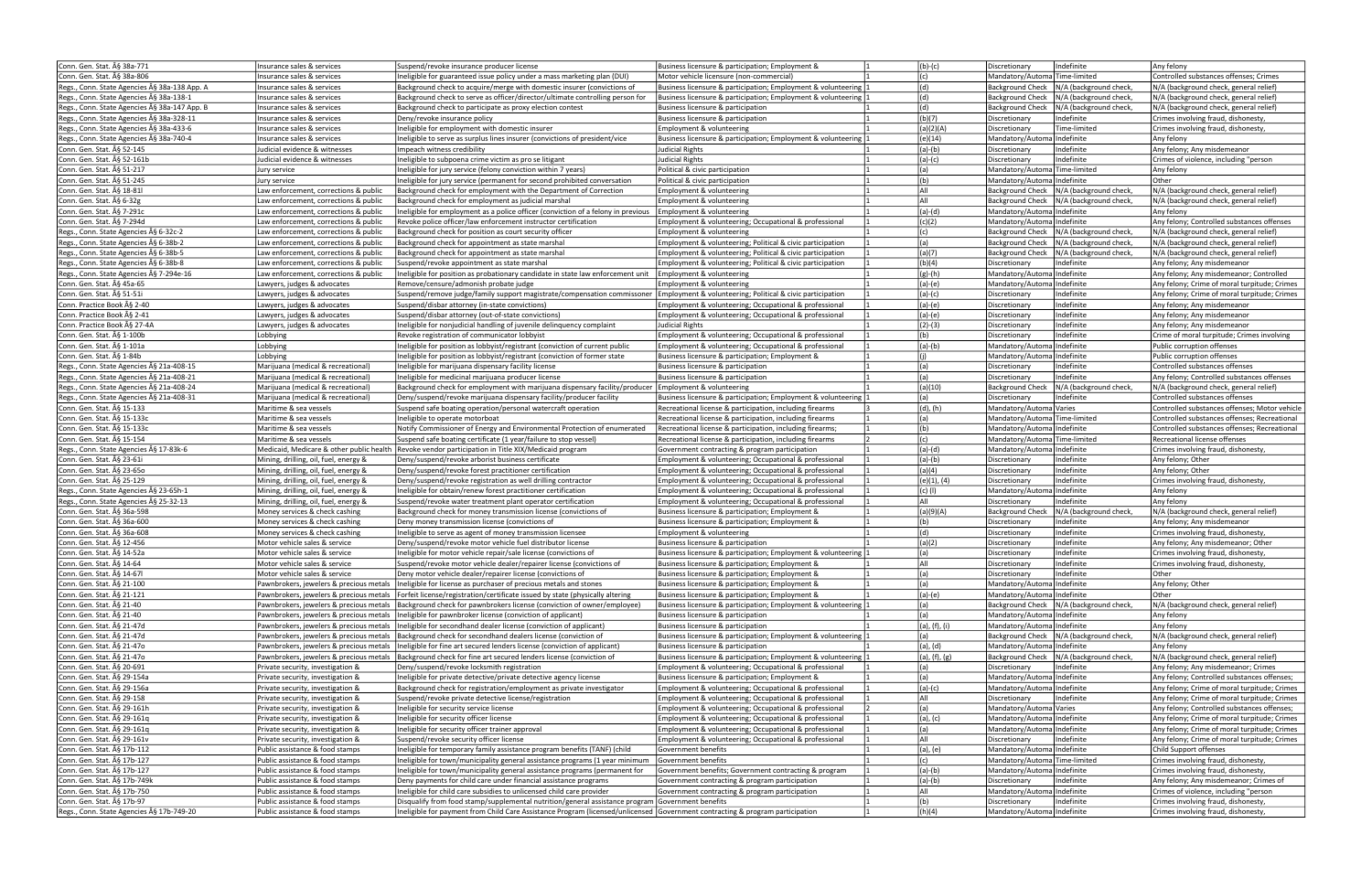| Conn. Gen. Stat. § 1-110a                                                             | Public employment                      | Revoke/reduce pension of state/municipal employee/public official                                                                            | <b>Sovernment benefits</b>                                      | $(a)-(e)$     | Indefinite<br>Discretionary                       | Any felony; Any misdemeanor                   |
|---------------------------------------------------------------------------------------|----------------------------------------|----------------------------------------------------------------------------------------------------------------------------------------------|-----------------------------------------------------------------|---------------|---------------------------------------------------|-----------------------------------------------|
| Conn. Gen. Stat. § 1-25                                                               | Public employment                      | Forfeit privileges as an elector                                                                                                             | Employment & volunteering; Political & civic participation      | (1)-(25)      | Mandatory/AutomalIndefinite                       | Any felony                                    |
| Conn. Gen. Stat. § 12-3c                                                              | Public employment                      | Background check for employment with the Department of Revenue Services                                                                      | Employment & volunteering                                       | All           | Background Check   N/A (background check,         | N/A (background check, general relief)        |
|                                                                                       |                                        |                                                                                                                                              |                                                                 |               |                                                   |                                               |
| Conn. Gen. Stat. § 14-9a                                                              | Public employment                      | Ineligible for employment with Department of Motor Vehicles                                                                                  | Employment & volunteering                                       | $(a)-(c)$     | Mandatory/AutomalIndefinite                       | Controlled substances offenses; Crimes        |
| Conn. Gen. Stat. § 17a-6a                                                             | Public employment                      | Bakcground check to be employee/vendor/contractor with Department of                                                                         | Employment & volunteering                                       | $(a)-(b)$     | Background Check   N/A (background check,         | N/A (background check, general relief)        |
| Conn. Gen. Stat. § 19a-40a                                                            | Public employment                      | Background check for employment with the vital records unit of the                                                                           | Employment & volunteering                                       | All           | N/A (background check,<br><b>Background Check</b> | N/A (background check, general relief)        |
| Conn. Gen. Stat. § 19a-531                                                            | Public employment                      | Dismiss/suspend from position with Department of Public Health/Department                                                                    | Employment & volunteering                                       | All           | Indefinite<br>Discretionary                       | Other                                         |
| Conn. Gen. Stat. § 22a-6m                                                             | Public employment                      | Deny Department of Energy and Environmental Protection                                                                                       | Business licensure & participation; Employment &                | $(b)$ , $(d)$ | Varies<br>Discretionary                           | Other                                         |
| Conn. Gen. Stat. § 22a-6o                                                             | Public employment                      | Deny Department of Energy and Environmental Protection license transfer                                                                      | Business licensure & participation; Employment &                | (c)           | Indefinite<br>Discretionary                       | Other                                         |
| Conn. Gen. Stat. § 28-12                                                              | Public employment                      | Ineligible for employment/association with civil preparedness organizations                                                                  | Employment & volunteering; Political & civic participation      | laii          | Mandatory/Automa Indefinite                       | Other                                         |
| Conn. Gen. Stat. § 4-2a                                                               | Public employment                      | Background check for appointment to state office                                                                                             | Employment & volunteering; Political & civic participation      | (a)-(b)       | Background Check   N/A (background check,         | N/A (background check, general relief)        |
|                                                                                       |                                        |                                                                                                                                              |                                                                 |               | Mandatory/Automa Indefinite                       |                                               |
| Conn. Gen. Stat. § 51-51q                                                             | Public employment                      | Deny judicial nomination/appointment recommendation                                                                                          | Employment & volunteering; Political & civic participation      | -3            |                                                   | Any felony; Crime of moral turpitude; Crimes  |
| Conn. Gen. Stat. § 7-413                                                              | Public employment                      | Deny application for certification to take municipal employee qualification test $\mathsf{[Employment \& }$ volunteering                     |                                                                 | All           | Indefinite<br>Discretionary                       | Any felony; Any misdemeanor; Crime of moral   |
| Conn. Gen. Stat. § 9-158b                                                             | Public employment                      | Ineligible for overseas presidential/vice presidential ballot                                                                                | Political & civic participation                                 | (a)           | Mandatory/AutomalIndefinite                       | Any felony                                    |
| Conn. Gen. Stat. § 9-229                                                              | Public employment                      | Ineligible to be certified as regional election moderator/election                                                                           | Employment & volunteering; Political & civic participation      | (a)(2)(B)     | Mandatory/AutomalIndefinite                       | Crimes involving fraud, dishonesty,           |
| Conn. Gen. Stat. § 9-453e                                                             | Public employment                      | Ineligible to be circulator of election nominating petition                                                                                  | Political & civic participation                                 | All           | Mandatory/Automa Time-limited                     | Any felony                                    |
| Conn. Gen. Stat. § 9-46                                                               | Public employment                      | Forfeit right to become elector/hold public office                                                                                           | Employment & volunteering; Political & civic participation      | $(a)-(b)$     | Mandatory/Automa Indefinite                       | Any felony                                    |
| Conn. Gen. Stat. § 9-606                                                              | Public employment                      | Ineligible for employment as election committee treasurer                                                                                    | Employment & volunteering; Political & civic participation      | (d)           | Mandatory/Automa Varies                           | Crimes involving fraud, dishonesty,           |
| Regs., Conn. State Agencies § 5-240-2a                                                |                                        |                                                                                                                                              |                                                                 | All           | Indefinite                                        | Any felony; Any misdemeanor                   |
|                                                                                       | Public employment                      | Reprimand employee in classified service with the state                                                                                      | Employment & volunteering                                       |               | Discretionary                                     |                                               |
| Regs., Conn. State Agencies § 5-240-3a                                                | Public employment                      | Suspend employee from position in classified service with state                                                                              | Employment & volunteering                                       | $(a)-(d)$     | Time-limited<br>Discretionary                     | Any felony; Any misdemeanor                   |
| Regs., Conn. State Agencies § 5-240-4a                                                | Public employment                      | Demote employee from position in classified service with state                                                                               | Employment & volunteering                                       | $(a)-(b)$     | Indefinite<br>Discretionary                       | Any felony; Any misdemeanor                   |
| Regs., Conn. State Agencies § 5-240-5a                                                | Public employment                      | Dismiss employee from position in classified service with the state                                                                          | Employment & volunteering                                       | (a)           | Indefinite<br>Discretionary                       | Any felony; Any misdemeanor                   |
| Regs., Conn. State Agencies § 51-44a-19                                               | Public employment                      | Ineligible for judicial office                                                                                                               | Employment & volunteering; Political & civic participation      | (b)(1)        | Indefinite<br>Discretionary                       | Any felony; Any misdemeanor                   |
| Regs., Conn. State Agencies § 51-51k-9                                                | Public employment                      | Suspend/remove judicial officer                                                                                                              | Employment & volunteering; Political & civic participation      | (a), (c), (e) | Indefinite<br>Discretionary                       | Any felony; Crime of moral turpitude; Crimes  |
| Regs., Conn. State Agencies § 7-22a-2                                                 | Public employment                      | Rescind designation as certified town clerk                                                                                                  | Employment & volunteering                                       | (a)(3)        | Mandatory/Automa Indefinite                       | Any felony; Any misdemeanor                   |
| Conn. Gen. Stat. § 20-540                                                             | Public utilities & mail                | Suspend/revoke public service gas technicians certificate                                                                                    | Business licensure & participation; Employment &                | $(a)(1)-(2)$  | Indefinite<br>Discretionary                       | Any felony; Any misdemeanor                   |
|                                                                                       |                                        |                                                                                                                                              |                                                                 |               |                                                   |                                               |
| Conn. Gen. Stat. § 53-278d                                                            | Public utilities & mail                | Forfeit public utility equipment                                                                                                             | Civil fines, liability, forfeiture & property rights            | (a), (c)      | Mandatory/AutomalIndefinite                       | Other                                         |
| Conn. Gen. Stat. § 20-316                                                             | Real estate & property                 | Deny real estate broker/salesperson (conviction of                                                                                           | Employment & volunteering; Occupational & professional          | (a)           | Indefinite<br>Discretionary                       | Crimes involving fraud, dishonesty,           |
| Conn. Gen. Stat. A§ 20-320                                                            | Real estate & property                 | lSuspend/revoke real estate brokers/salespersons licenses                                                                                    | Business licensure & participation: Employment &                | laii          | Indefinite<br>Discretionary                       | Crimes involving fraud, dishonesty,           |
| Conn. Gen. Stat. § 20-323                                                             | Real estate & property                 | Revoke license for real estate brokers/salespersons license                                                                                  | Business licensure & participation; Employment &                | laii          | Mandatory/AutomalIndefinite                       | Crimes involving fraud, dishonesty,           |
| Conn. Gen. Stat. § 20-325                                                             | Real estate & property                 | Ineligible for a real estate brokers/salespersons license                                                                                    | Employment & volunteering; Occupational & professional          | All           | Mandatory/Automa Time-limited                     | Other                                         |
| Conn. Gen. Stat. § 20-518                                                             | Real estate & property                 | Suspend/revoke real estate appraisers/appraisal management companies                                                                         | Business licensure & participation; Employment &                | laii          | Indefinite<br>Discretionary                       | Crimes involving fraud, dishonesty,           |
|                                                                                       |                                        |                                                                                                                                              |                                                                 |               |                                                   |                                               |
| Conn. Gen. Stat. § 20-521                                                             | Real estate & property                 | Forfeit real estate appraisers/appraisal management companies                                                                                | Business licensure & participation; Employment &                | laii          | Mandatory/Automa Indefinite                       | Crimes involving fraud, dishonesty,           |
| Conn. Gen. Stat. § 20-523                                                             | Real estate & property                 | Ineligible for real estate appraisers license                                                                                                | Employment & volunteering; Occupational & professional          | (a)           | Mandatory/Automa Time-limited                     | Other                                         |
| Conn. Gen. Stat. A§ 36a-719                                                           | Real estate & property                 | Deny mortgage servicer license                                                                                                               | Business licensure & participation; Employment &                | $(a)-(b)$     | Mandatory/Automa Varies                           | Any felony; Crimes involving fraud,           |
| Regs., Conn. State Agencies § 20-329m-4                                               | Real estate & property                 | Ineligible for real estate commission license (convictions of title                                                                          | Business licensure & participation; Employment &                | (13)          | Mandatory/AutomalTime-limited                     | Crimes involving fraud, dishonesty,           |
| Regs., Conn. State Agencies § 20-329m-6                                               | Real estate & property                 | Ineligible to dispose land registered in another jurisdiction                                                                                | Business licensure & participation; Employment & volunteering 1 | (a)(3)(ii)    | Mandatory/Automa Time-limited                     | Crimes involving fraud, dishonesty,           |
| Regs., Conn. State Agencies § 20-461-2                                                | Real estate & property                 | Ineligible for community association manager registration certificate                                                                        | Employment & volunteering; Occupational & professional          | (m)           | Mandatory/Automa Indefinite                       | Crimes involving fraud, dishonesty,           |
|                                                                                       |                                        |                                                                                                                                              |                                                                 |               |                                                   |                                               |
| Regs., Conn. State Agencies § 20-529e-16                                              | Real estate & property                 | Ineligible to serve as registrant/controlling person/compliance manager/owner  Business licensure & participation; Employment & volunteering |                                                                 | $(c)(1)-(4)$  | Indefinite<br>Discretionary                       | Any felony; Any misdemeanor                   |
| Regs., Conn. State Agencies § 20-529e-8                                               | Real estate & property                 | Ineligible to serve as controlling person of appraisal management company                                                                    | Employment & volunteering                                       | $(a)-(b)$     | Indefinite<br>Discretionary                       | Any felony                                    |
| Conn. Gen. Stat. § 21a-190f                                                           | Sales & service (general)              | Ineligible to act as a paid solicitor (conviction of                                                                                         | Employment & volunteering; Occupational & professional          | (o)           | Mandatory/AutomalIndefinite                       | Any felony; Any misdemeanor; Crimes           |
| Regs., Conn. State Agencies § 21a-190k-5                                              | Sales & service (general)              | Ineligible for paid solicitor registration (convictions of                                                                                   | Business licensure & participation; Employment & volunteering   | (a)(4)-(5)    | Mandatory/Automa Indefinite                       | Any felony; Crimes involving fraud,           |
| Regs., Conn. State Agencies § 21a-190k-7                                              | Sales & service (general)              | Ineligible to conduct solicitation campaign                                                                                                  | Business licensure & participation; Employment & volunteering   | (a)(6)(A)-(B) | Mandatory/AutomalIndefinite                       | Any felony; Crimes involving fraud,           |
| Conn. Gen. Stat. § 53a-30                                                             | Sex offender registration, residency & | Register as a sex offender (sexually violent offenses)                                                                                       | Registration, publication & notification                        | (a)           | Indefinite<br>Discretionary                       | Sex offenses                                  |
| Conn. Gen. Stat. § 54-251                                                             | Sex offender registration, residency & | Register as nonviolent sex offender                                                                                                          | Registration, publication & notification                        | (a)-(c), (e)  | Varies<br>Varies                                  | Sex offenses                                  |
|                                                                                       |                                        | Register as a violent sex offender                                                                                                           |                                                                 |               |                                                   |                                               |
| Conn. Gen. Stat. § 54-252                                                             | Sex offender registration, residency & |                                                                                                                                              |                                                                 |               |                                                   |                                               |
| Conn. Gen. Stat. § 54-253                                                             |                                        |                                                                                                                                              | Registration, publication & notification                        | $(a)-(b)$     | Mandatory/Automa Varies                           | Sex offenses                                  |
|                                                                                       | Sex offender registration, residency & | Register as sex offender for convictions outside Connecticut                                                                                 | Registration, publication & notification                        | (a)-(e)       | Mandatory/AutomalTime-limited                     | Sex offenses                                  |
| Conn. Gen. Stat. § 54-254                                                             | Sex offender registration, residency & | Register as a sex offender (10 years for certain felony convictions)                                                                         | Registration, publication & notification                        | (a)-(b)       | Discretionary<br>Time-limited                     | Any felony; Sex offenses                      |
| Conn. Gen. Stat. § 54-258                                                             | Sex offender registration, residency & | Publish sex offender registration information                                                                                                | Registration, publication & notification                        | (a)           | Mandatory/Automa Indefinite                       | Sex offenses                                  |
|                                                                                       | Social Security, SSI, unemployment &   | Deny payments from Department of Social Services for personal care assistance Employment & volunteering; Government benefits                 |                                                                 |               | Indefinite<br>Discretionary                       | Crimes involving fraud, dishonesty,           |
| Regs., Conn. State Agencies § 17b-262-596<br>Regs., Conn. State Agencies § 17b-749-12 |                                        |                                                                                                                                              |                                                                 | $(b)-(c)$     |                                                   |                                               |
|                                                                                       | Social Security, SSI, unemployment &   | Deny payment from Child Care Assistance Program                                                                                              | Government contracting & program participation                  | (d)(4)(7)     | Indefinite<br>Varies                              | Any felony; Any misdemeanor; Crimes           |
| Regs., Conn. State Agencies A§ 31-250-11                                              | Social Security, SSI, unemployment &   | Reduce shared work benefits                                                                                                                  | <b>Government benefits</b>                                      | (h)           | Mandatory/Automa Conditional                      | Child Support offenses                        |
| Conn. Gen. Stat. ħ 17b-99                                                             | Social work & child welfare            | Deny/suspend/revoke franchises/licenses held by vendors participating in                                                                     | Business licensure & participation; Employment &                | (a)-(b)       | Mandatory/Automa Indefinite                       | Crimes involving fraud, dishonesty,           |
| Conn. Gen. Stat. A§ 17b-99                                                            | Social work & child welfare            | Publish conviction for vendor fraud                                                                                                          | Registration, publication & notification                        | (a)           | Mandatory/Automa Indefinite                       | Crimes involving fraud, dishonesty,           |
| Conn. Gen. Stat. ħ 12-286                                                             | Tobacco                                | Deny cigarette dealer/distributor license                                                                                                    | Business licensure & participation                              | (d)(3)        | Indefinite<br>Discretionary                       | Any felony; Any misdemeanor; Controlled       |
| Conn. Gen. Stat. § 12-330b                                                            | Tobacco                                | Deny distributor license for untaxed/non-cigarette tobacco products                                                                          | Business licensure & participation                              | (a)           | Indefinite<br>Discretionary                       | Any felony; Any misdemeanor; Controlled       |
| Conn. Gen. Stat. § 21a-415                                                            | Tobacco                                | Deny electronic nicotine delivery system certificate of dealer/manufacturer                                                                  | Occupational & professional licensure & certification           | $(b)(1)-(3)$  | Indefinite<br>Discretionary                       | Other                                         |
|                                                                                       |                                        |                                                                                                                                              |                                                                 |               |                                                   |                                               |
| Conn. Gen. Stat. NEW: Added by P.A. 17-140, § 4                                       | Transportation & commercial motor      | Ineligible to drive for transportation network company                                                                                       | Employment & volunteering                                       | (a) - (c)     | Mandatory/Automa Varies                           | Any felony; Controlled substances offenses    |
| Conn. Gen. Stat. § 13b-329                                                            | Transportation & commercial motor      | Ineligible for employment as engineer with railroad operations                                                                               | Employment & volunteering                                       | (a)           | Mandatory/Automa Indefinite                       | Other                                         |
| Conn. Gen. Stat. § 13b-392                                                            | Transportation & commercial motor      | Background check for certificate of public convenience and necessity                                                                         | Business licensure & participation; Employment &                | All           | Background Check   N/A (background check,         | N/A (background check, general relief)        |
| Conn. Gen. Stat. § 13b-97                                                             | Transportation & commercial motor      | Ineligible for taxicab business license                                                                                                      | Business licensure & participation; Employment &                | (a)           | Indefinite<br>Discretionary                       | Any felony; Any misdemeanor; Motor vehicle    |
| Conn. Gen. Stat. § 14-267a                                                            | Fransportation & commercial motor      | Revoke commercial driver's registration                                                                                                      | Employment & volunteering; Occupational & professional          | (f)(3)        | Indefinite<br>Discretionary                       | Motor vehicle offenses                        |
| Conn. Gen. Stat. § 14-281b                                                            | Transportation & commercial motor      | Notify employer/Board of Education for violations while operating school bus                                                                 | Employment & volunteering; Occupational & professional          | $(a)-(b)$     | Mandatory/Automa Indefinite                       | Motor vehicle offenses                        |
| Conn. Gen. Stat. § 14-44                                                              | Transportation & commercial motor      | Ineligible for commercial driver's license to transport students (permanent for                                                              | Employment & volunteering; Occupational & professional          | $(c)-(g)$     | Indefinite<br>Varies                              | Any felony; Sex offenses                      |
| Conn. Gen. Stat. § 14-44                                                              | Transportation & commercial motor      | Ineligible for commercial driver's license endorsement (5 years for DUI)                                                                     | Employment & volunteering; Occupational & professional          | (b)-(e)       | Mandatory/Automa Time-limited                     | Controlled substances offenses; Motor vehicle |
|                                                                                       |                                        |                                                                                                                                              |                                                                 |               |                                                   |                                               |
| Conn. Gen. Stat. ħ 14-44e                                                             | Transportation & commercial motor      | Deny/revoke commercial driver's instruction permit/ commercial driver's                                                                      | Employment & volunteering; Occupational & professional          | (h)(1)-(3)    | Mandatory/Automa Time-limited                     | Crimes involving fraud, dishonesty,           |
| Conn. Gen. Stat. § 14-44j                                                             | Transportation & commercial motor      | Notify Commission of Motor Vehicles/employer of commercial motor vehicle                                                                     | Employment & volunteering; Occupational & professional          | (a)-(c)       | Mandatory/Automa Indefinite                       | Motor vehicle offenses                        |
| Conn. Gen. Stat. ħ 14-44k                                                             | Transportation & commercial motor      | Ineligible to operate commercial motor vehicle                                                                                               | Employment & volunteering; Occupational & professional          | $(b)-(f)$     | Mandatory/Automa Varies                           | Controlled substances offenses; Crimes of     |
| Regs., Conn. State Agencies § 13b-17-128a                                             | Transportation & commercial motor      | Background check for Department of Transportation operating authority                                                                        | Business licensure & participation; Employment &                | (a)(6)        | N/A - General Relief N/A (background check,       | N/A (background check, general relief)        |
| Regs., Conn. State Agencies § 13b-96-7                                                | Transportation & commercial motor      | Ineligible for employment with taxicab certificate holder                                                                                    | Employment & volunteering                                       | (b)           | Discretionary<br>Time-limited                     | Controlled substances offenses; Crimes of     |
| Regs., Conn. State Agencies § 13b-96-7                                                | Transportation & commercial motor      | (Ineligible for taxicab certificate (convictions of applicants/members/officers)                                                             | Business licensure & participation; Employment &                | (a)           | Time-limited<br>Discretionary                     | Controlled substances offenses; Crimes of     |
| Regs., Conn. State Agencies § 14-44-4                                                 | Transportation & commercial motor      | Ineligible for passenger transport license endorsement                                                                                       | Employment & volunteering; Occupational & professional          | (a)(1)-(3)    | Mandatory/Automa Varies                           | Any felony; Controlled substances offenses;   |
| Conn. Gen. Stat. § 45a-447                                                            | Trusts, estates & guardianship         | Ineligible to receive inheritance/property/insurance/annuity proceeds                                                                        | Business licensure & participation; Judicial Rights             | (a)(1)-(3)    | Mandatory/Automa Indefinite                       | Crimes of violence, including "person         |